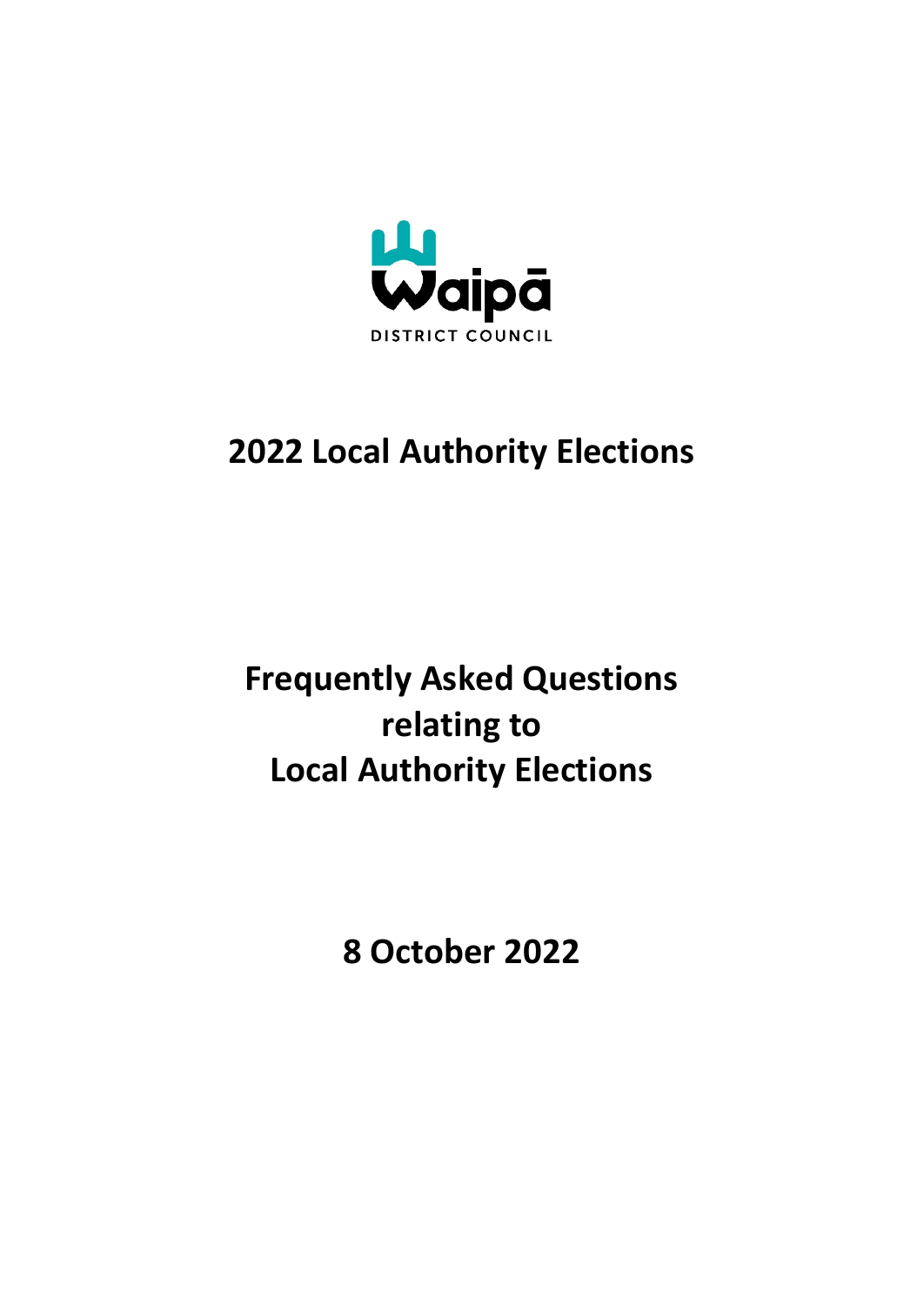## **Contents**

| Do I need to be on the Māori electoral roll or of Māori descent if I am standing for election in a Māori |
|----------------------------------------------------------------------------------------------------------|
|                                                                                                          |
|                                                                                                          |
|                                                                                                          |
|                                                                                                          |
|                                                                                                          |
|                                                                                                          |
|                                                                                                          |
|                                                                                                          |
|                                                                                                          |
|                                                                                                          |
| I am a serving police officer. Can I stand for council and continue to work as a police officer? 9       |
|                                                                                                          |
|                                                                                                          |
|                                                                                                          |
| Can people already elected onto council use council resources to campaign?  11                           |
|                                                                                                          |
|                                                                                                          |
|                                                                                                          |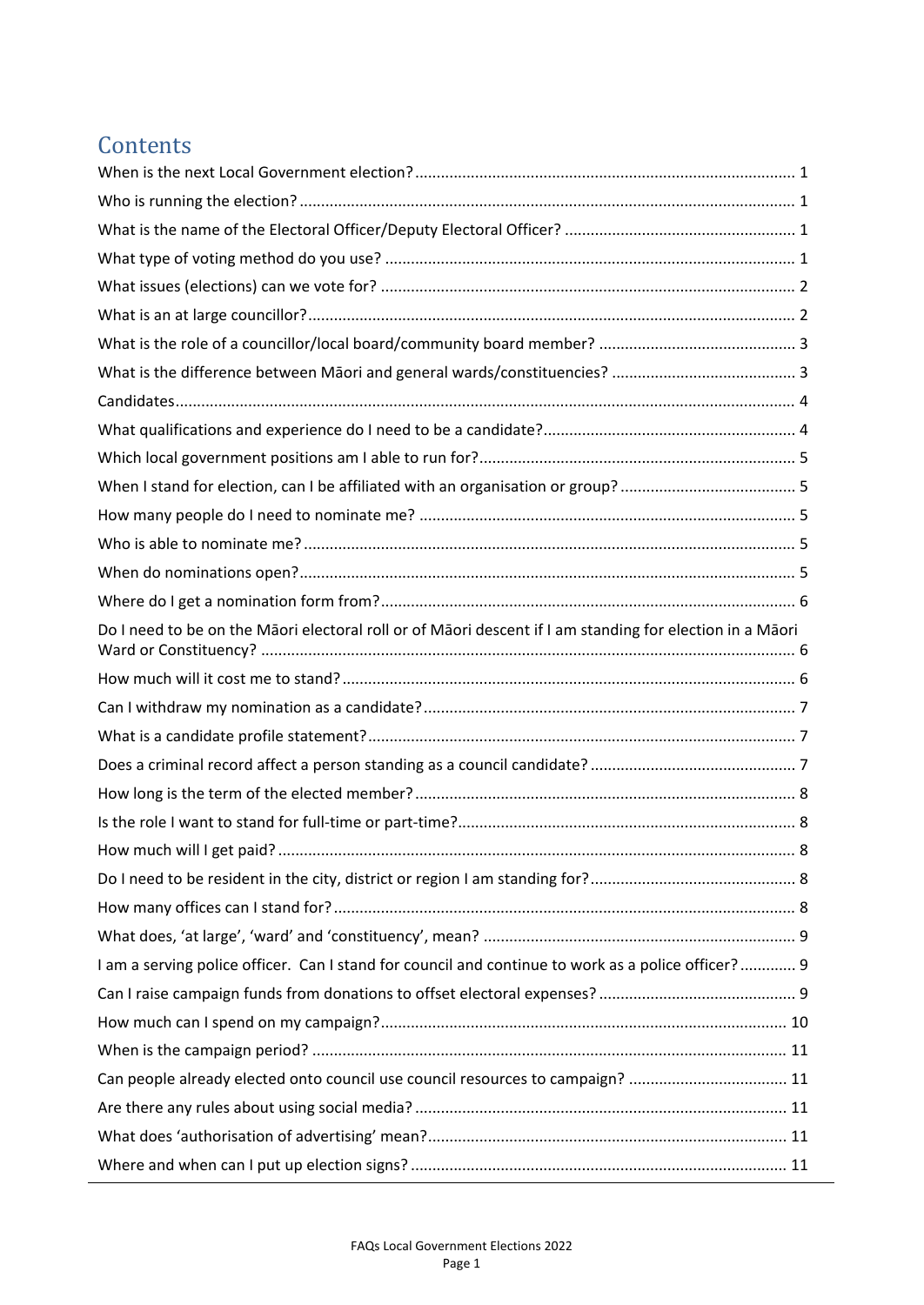| I am a student and spend my time in different places. Where should I enrol? 13                        |  |
|-------------------------------------------------------------------------------------------------------|--|
|                                                                                                       |  |
| We own a business in your area and pay rates, but we don't live in your area - do we get a say in the |  |
| I own a property in the district but it is not my fulltime residence. How do I get on the Ratepayer   |  |
|                                                                                                       |  |
|                                                                                                       |  |
|                                                                                                       |  |
| I didn't get my voting documents so I called and got a special vote. Now I have two documents which   |  |
| I received voting documents for (children, parent) and have Power of Attorney for them can I vote for |  |
|                                                                                                       |  |
|                                                                                                       |  |
| I received voting documents that do not belong to me and I don't know these people or where they      |  |
| What is that barcode that I can see through the return envelope or on the front of the voting         |  |
|                                                                                                       |  |
|                                                                                                       |  |
|                                                                                                       |  |
|                                                                                                       |  |
|                                                                                                       |  |
|                                                                                                       |  |
|                                                                                                       |  |
| I spoiled my voting documents / I have made a mistake on my documents. What can I do? 17              |  |
|                                                                                                       |  |
| I am going away and will not be here when the voting documents are posted out.  17                    |  |
| If I don't vote for all the candidates or all the issues on my voting document, will all my votes be  |  |
| Why can't I vote for a certain candidate who is standing for a different ward, community board or     |  |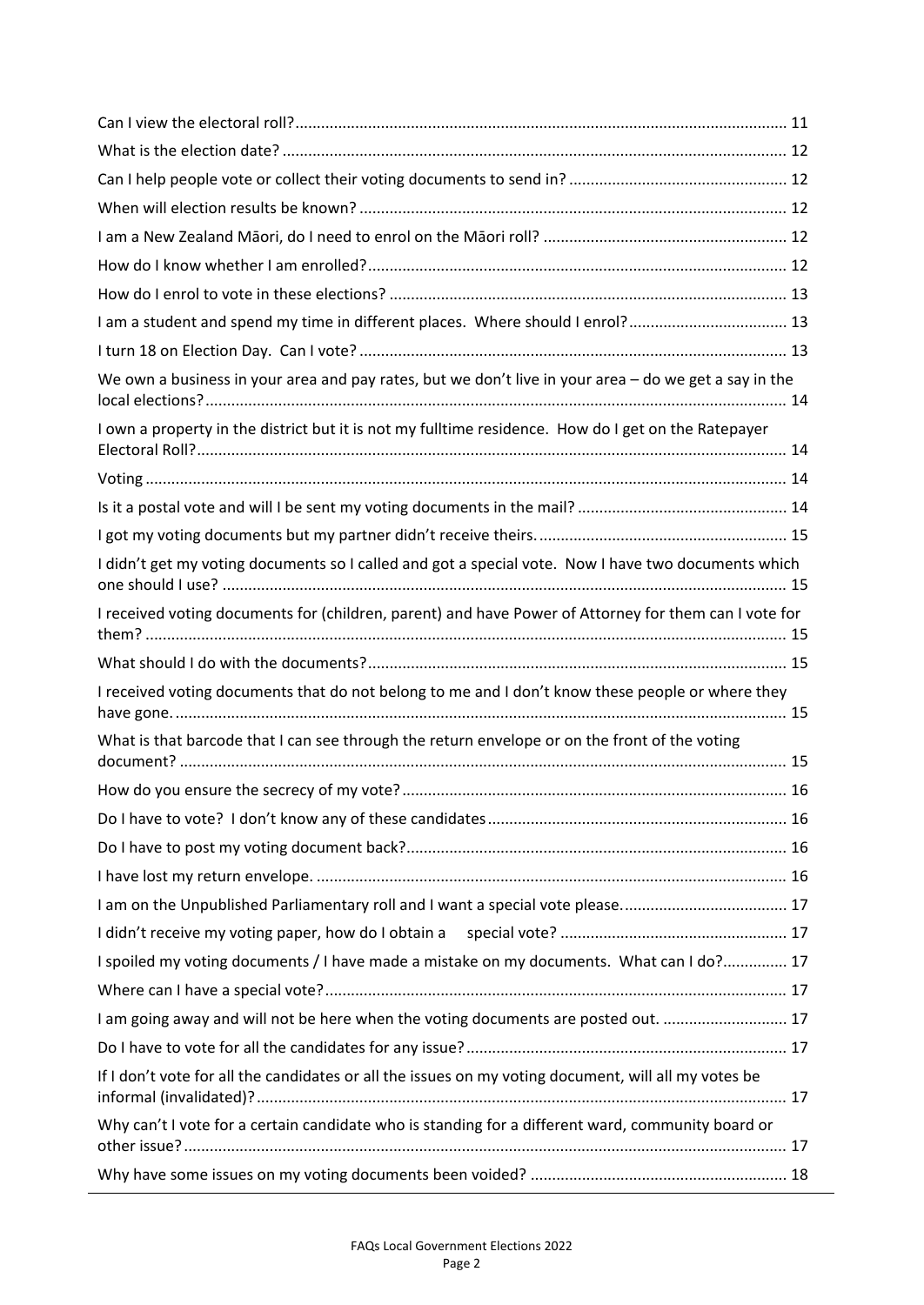| My husband's paper and mine are different. He has more/less things to vote for. His list of |  |
|---------------------------------------------------------------------------------------------|--|
|                                                                                             |  |
|                                                                                             |  |
|                                                                                             |  |
|                                                                                             |  |
|                                                                                             |  |
|                                                                                             |  |
|                                                                                             |  |
|                                                                                             |  |
|                                                                                             |  |
|                                                                                             |  |
|                                                                                             |  |
|                                                                                             |  |
|                                                                                             |  |
|                                                                                             |  |
|                                                                                             |  |
|                                                                                             |  |
|                                                                                             |  |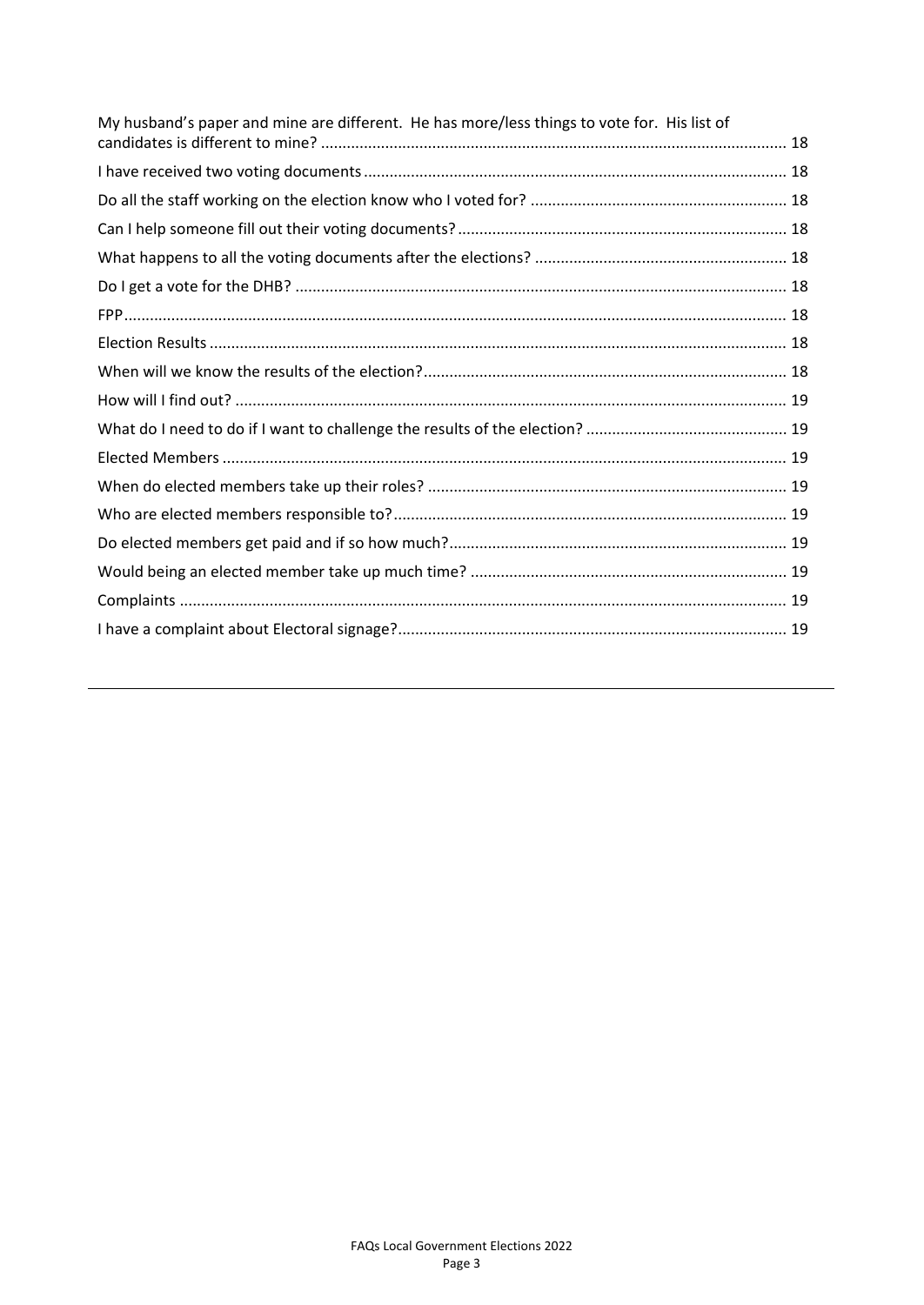<span id="page-4-3"></span><span id="page-4-2"></span><span id="page-4-1"></span><span id="page-4-0"></span>

| When is the next Local Government election?                            | A | Election Day is Saturday 8 October 2022 and voting closes at midday on that day. The<br>voting period starts on Friday 16 September 2022                                                                                                                                                                            |
|------------------------------------------------------------------------|---|---------------------------------------------------------------------------------------------------------------------------------------------------------------------------------------------------------------------------------------------------------------------------------------------------------------------|
| Who is running the election?                                           | A | The Electoral Officer has full responsibility for running the election.                                                                                                                                                                                                                                             |
| What is the name of the Electoral<br>Officer/Deputy Electoral Officer? |   | Electoral Officer - Warwick Lampp (Electionz.com)<br>Phone: 0508 440 013    Mobile: 021 498 517<br>Email: waipa@electionz.com<br>Deputy Electoral Officer - Jo Gread 0800 924 723<br>Email: waipa.elections@waipadc.govt.nz<br>Electoral Commission Elections Website http://www.elections.org.nz/<br>0800 36 76 56 |
| What type of voting method do you use?                                 |   | Waipa District Council uses First Past the Post (FPP)<br>Waikato Regional Council uses FPP                                                                                                                                                                                                                          |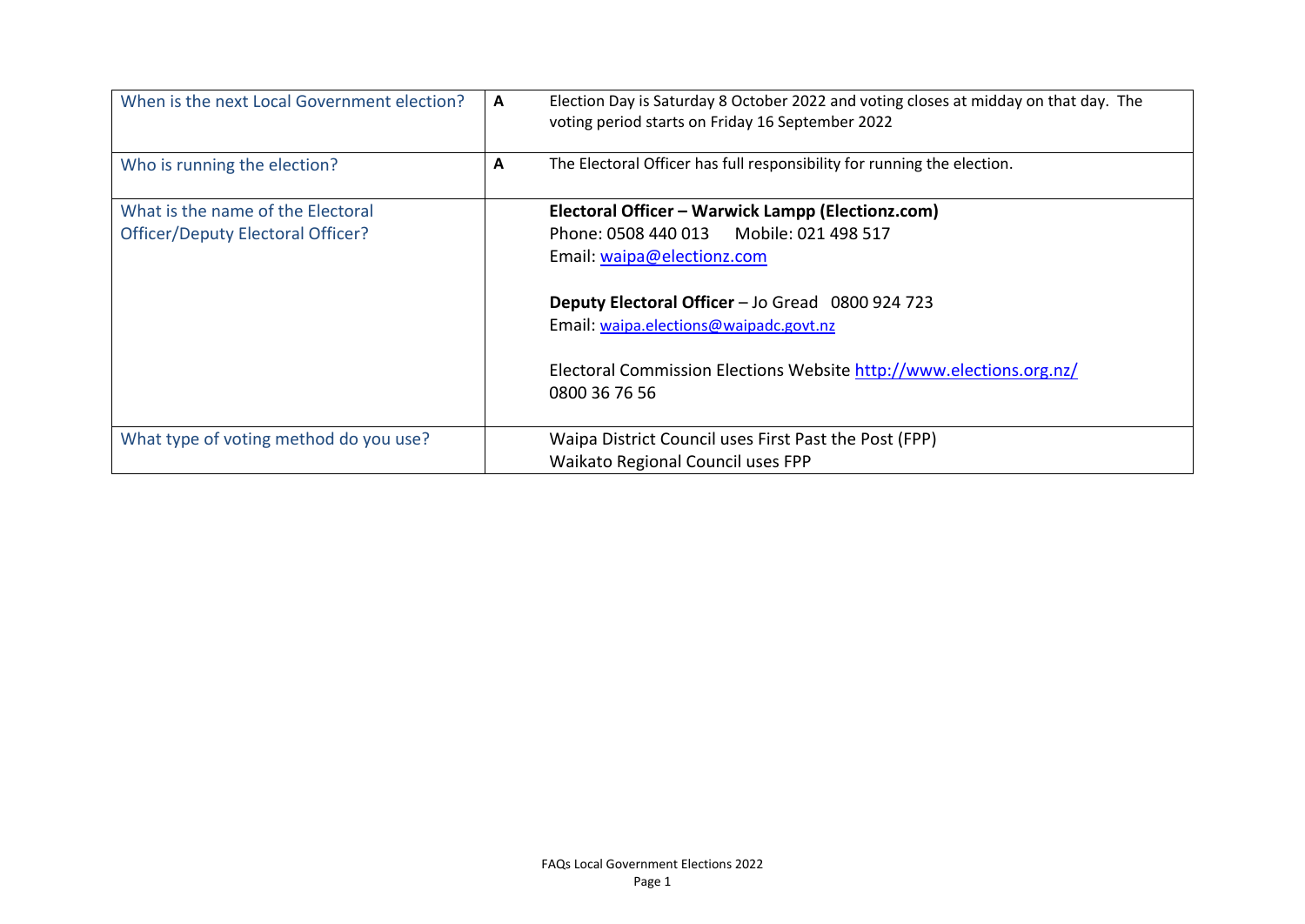<span id="page-5-1"></span><span id="page-5-0"></span>

| What issues (elections) can we vote for? | Α | <b>Waipa District Council</b>                                                                                                                                                       |
|------------------------------------------|---|-------------------------------------------------------------------------------------------------------------------------------------------------------------------------------------|
|                                          |   | Mayor – at large (voters from across all wards)                                                                                                                                     |
|                                          |   | 10 Councillors - by ward                                                                                                                                                            |
|                                          |   | Cambridge Ward $-4$<br>п                                                                                                                                                            |
|                                          |   | Maungatautari Ward - 1                                                                                                                                                              |
|                                          |   | Te Awamutu - Kihikihi Ward - 3<br>٠                                                                                                                                                 |
|                                          |   | Pirongia - Kakepuku Ward - 2                                                                                                                                                        |
|                                          |   | Maori Ward Councillor $-1$ elected across the entire Waipa District by voters on                                                                                                    |
|                                          |   | the Maori roll                                                                                                                                                                      |
|                                          |   | 11 Community Board Members                                                                                                                                                          |
|                                          |   | <b>Cambridge Community Board</b>                                                                                                                                                    |
|                                          |   | Cambridge Subdivision $-4$                                                                                                                                                          |
|                                          |   | Maungatautari Subdivision-1                                                                                                                                                         |
|                                          |   | Te Awamutu - Kihikihi Community Board<br>л.                                                                                                                                         |
|                                          |   | Te Awamutu - Kihikihi Subdivision - 4                                                                                                                                               |
|                                          |   | Kakepuku Subdivision - 1                                                                                                                                                            |
| What is an at large councillor?          | Α | These councillors are elected by the electors of the whole district or city $-$ not just by                                                                                         |
|                                          |   | electors from part of the district or city.                                                                                                                                         |
|                                          |   |                                                                                                                                                                                     |
|                                          |   | Some councils elect all their councillors at large (city or district-wide), while some have<br>councillors who are elected to a specific ward, while others have a mixture of both. |
|                                          |   |                                                                                                                                                                                     |
|                                          |   | The mayor of a district or city is elected at large.                                                                                                                                |
|                                          |   | Regional councillors are elected on a constituency basis.                                                                                                                           |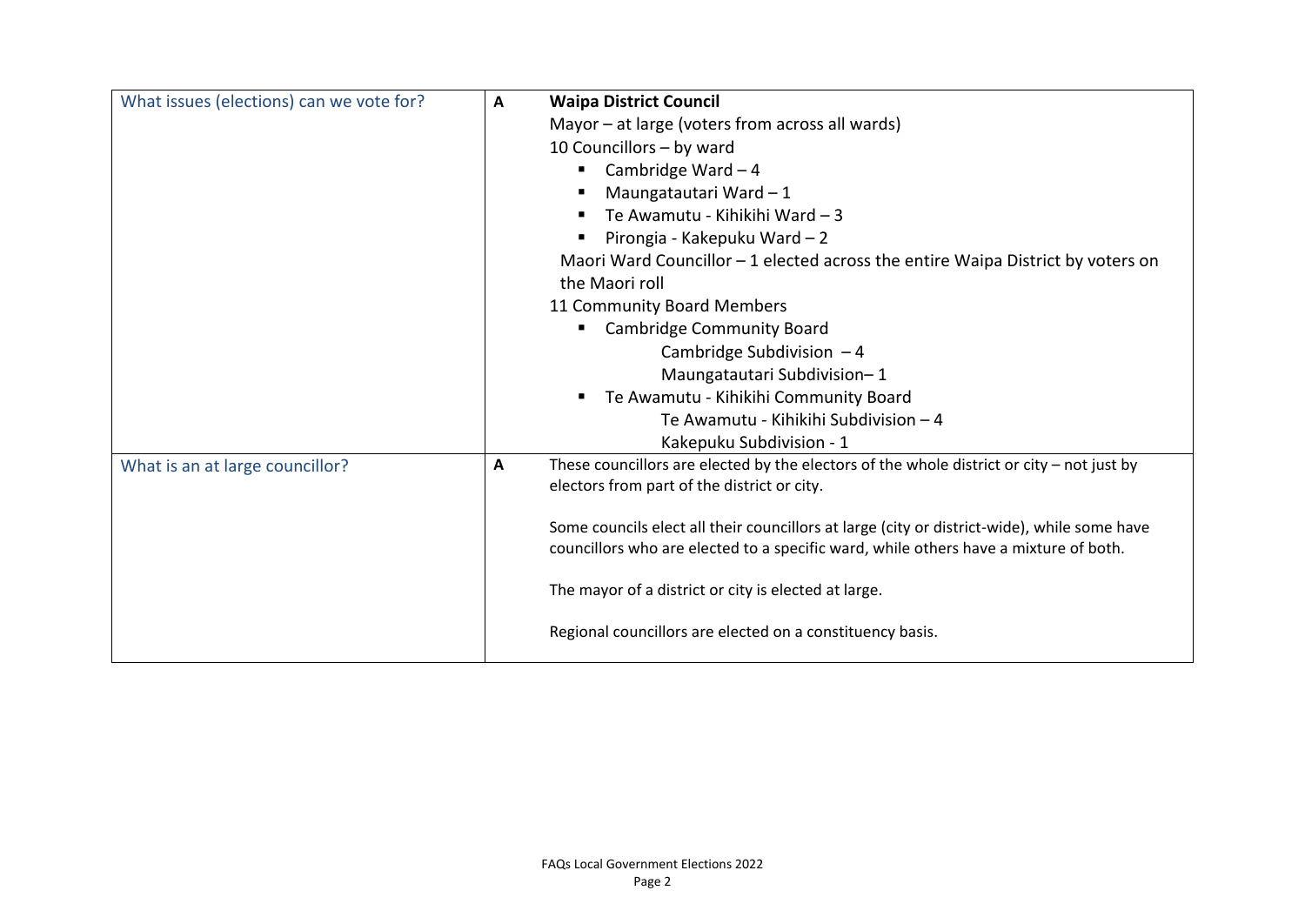<span id="page-6-1"></span><span id="page-6-0"></span>

| What is the role of a councillor/local                                    | A councillor:<br>A                                                                                                                                                                                                                                                                                                                                                                                                                                                                                                                                                                                                                     |  |
|---------------------------------------------------------------------------|----------------------------------------------------------------------------------------------------------------------------------------------------------------------------------------------------------------------------------------------------------------------------------------------------------------------------------------------------------------------------------------------------------------------------------------------------------------------------------------------------------------------------------------------------------------------------------------------------------------------------------------|--|
| board/community board member?                                             | Participates in strategic and long-term planning for the whole district;<br>Participates in setting a budget and rates<br>Develops policy across a wide range of activities and services;<br>Represents the district at functions as required;<br>Reviews and develops bylaws for the district;<br>Advocates on a wide range of issues;<br>Coordinates and forms partnerships with other spheres of government and other<br>agencies;<br>Participates in the appointment and performance review of the Chief Executive<br>Officer;<br>Acts on all these matters within a legislative and regulatory framework                          |  |
|                                                                           | Monitors the performance of the council organisation                                                                                                                                                                                                                                                                                                                                                                                                                                                                                                                                                                                   |  |
|                                                                           | A Community board member:<br>Promotes residents' issues and initiatives to the board and the city or district<br>council;<br>Makes decisions about activities delegated to the community board by the council;<br>Monitors the provision of council services and advocates changes as necessary;<br>Engages in community development activities in conjunction with council officers;<br>Takes a proactive stance anticipating strategies and policies that may be needed;<br>Represents the community to other agencies;<br>Promotes the role of the community board in the wider community;<br>Works cooperatively with the council. |  |
| What is the difference between Māori and<br>general wards/constituencies? | Some councils have established Māori wards or constituencies. For those councils,<br>A<br>members of Māori wards / constituencies are elected by those enrolled to vote on the<br>respective Māori electoral roll; similarly members of general wards / constituencies are<br>elected by those enrolled to vote on the respective general electoral roll.                                                                                                                                                                                                                                                                              |  |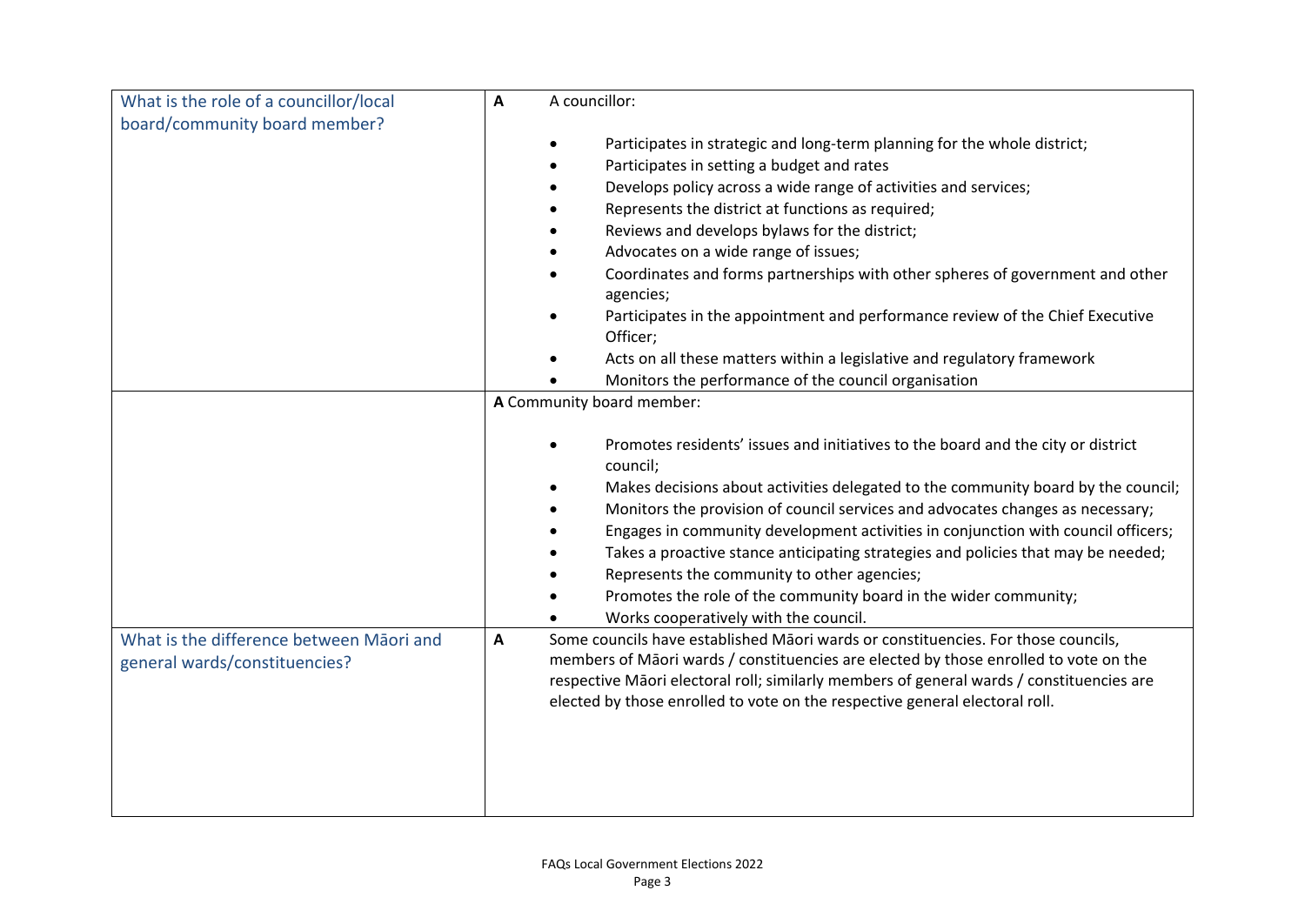<span id="page-7-1"></span><span id="page-7-0"></span>

| Candidates                                                         |                                                                                                                                                                                                                                                                                                                                                                                                                                                                                                                                                                                                                                                                                                                                                                                                                                                                                                                                                                                                                                                                                                    |
|--------------------------------------------------------------------|----------------------------------------------------------------------------------------------------------------------------------------------------------------------------------------------------------------------------------------------------------------------------------------------------------------------------------------------------------------------------------------------------------------------------------------------------------------------------------------------------------------------------------------------------------------------------------------------------------------------------------------------------------------------------------------------------------------------------------------------------------------------------------------------------------------------------------------------------------------------------------------------------------------------------------------------------------------------------------------------------------------------------------------------------------------------------------------------------|
| What qualifications and experience do I need<br>to be a candidate? | You must be a New Zealand citizen and be a parliamentary elector anywhere in New Zealand.<br>A<br>Other requirements are that:<br>You are nominated by two electors in the area you are standing for.<br>You or your spouse/partner must not have concerns or interests in contracts over \$25,000<br>with the council.<br>If you are subject to a Court Order under section 31 of the Protection of Personal Property<br>Rights Act 1988, you should take legal advice.<br>If you are an employee of the council, you must resign before taking up your position as an<br>elected member. This does not apply if the employee is elected to a community board or<br>another local authority.<br>The rules of some councils may require you to take leave for campaigning prior to the<br>election.<br>You do not need to reside in the area (city, district, ward, constituency, community board or<br>local board) that you are standing for.<br>You do not need any formal qualifications. Elected members come from all walks of life and<br>generally have a desire to serve their community. |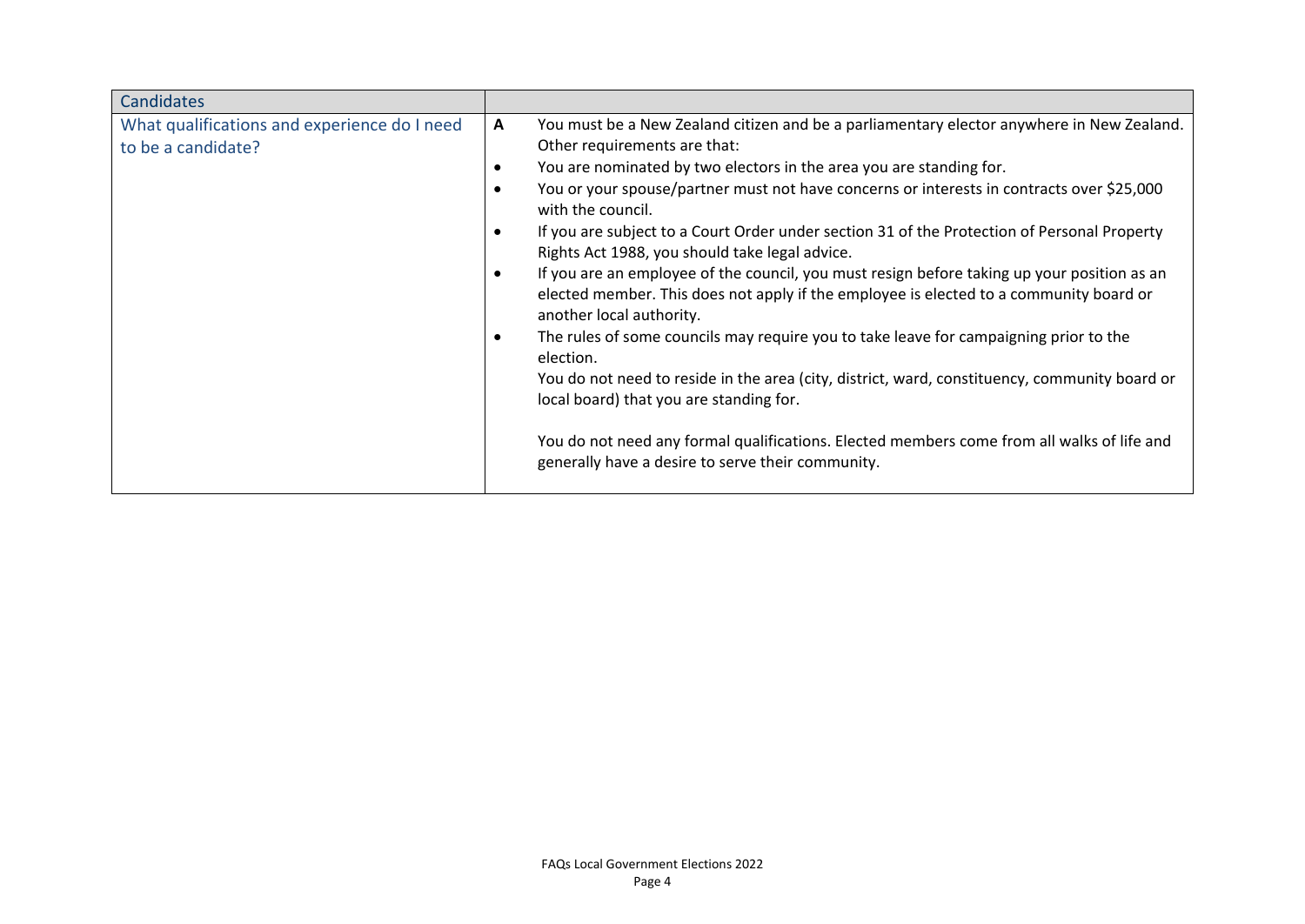<span id="page-8-4"></span><span id="page-8-3"></span><span id="page-8-2"></span><span id="page-8-1"></span><span id="page-8-0"></span>

| Which local government positions am I able to<br>run for?                        | A<br>local board member.<br>But<br>board you will take). | You can choose to stand for election for any position in a city council, district council or<br>regional council. You are able to run for mayor, councillor, community board member or<br>If you choose to stand for more than one position there are some restrictions and rules:<br>You cannot stand for both a city council/district council and a regional council.<br>Where a council has both an 'at large' and wards system of representation, you cannot stand<br>as councillor for both positions.<br>You cannot stand as councillor for more than one ward or constituency in a council.<br>You can stand as a member for more than one community board or local board within that<br>council (but if elected to more than one local board, you must have preselected which local<br>You can stand for mayor, district-wide councillor or ward councillor and community board<br>member. However, if you win more than one you will take up the highest ranked position. |
|----------------------------------------------------------------------------------|----------------------------------------------------------|------------------------------------------------------------------------------------------------------------------------------------------------------------------------------------------------------------------------------------------------------------------------------------------------------------------------------------------------------------------------------------------------------------------------------------------------------------------------------------------------------------------------------------------------------------------------------------------------------------------------------------------------------------------------------------------------------------------------------------------------------------------------------------------------------------------------------------------------------------------------------------------------------------------------------------------------------------------------------------|
| When I stand for election, can I be affiliated<br>with an organisation or group? | A                                                        | Yes, if you belong to a political party or other group, you may want to identify with them.<br>However, you don't have to have any affiliations. If this is your situation, you can identify as,<br>'independent' or leave the space blank when you fill out your nomination form.<br>If you do have a specific affiliation, the electoral officer may require a letter of consent from<br>the party, organisation or group giving its consent for you to use the affiliation.                                                                                                                                                                                                                                                                                                                                                                                                                                                                                                     |
| How many people do I need to nominate me?                                        |                                                          | You need two people to nominate you.                                                                                                                                                                                                                                                                                                                                                                                                                                                                                                                                                                                                                                                                                                                                                                                                                                                                                                                                               |
| Who is able to nominate me?                                                      | A                                                        | A nominator must be on the electoral roll for the area (city, district, constituency, ward,<br>community board or local board) for which you are standing, e.g. if you are standing for<br>election to a specific ward, you must be nominated by two electors from that ward who are<br>on the electoral roll for that ward. You are not able to nominate yourself.                                                                                                                                                                                                                                                                                                                                                                                                                                                                                                                                                                                                                |
| When do nominations open?                                                        |                                                          | Nominations open on Friday 15 July 2022 and close at 12 noon on Friday 12 August 2022.                                                                                                                                                                                                                                                                                                                                                                                                                                                                                                                                                                                                                                                                                                                                                                                                                                                                                             |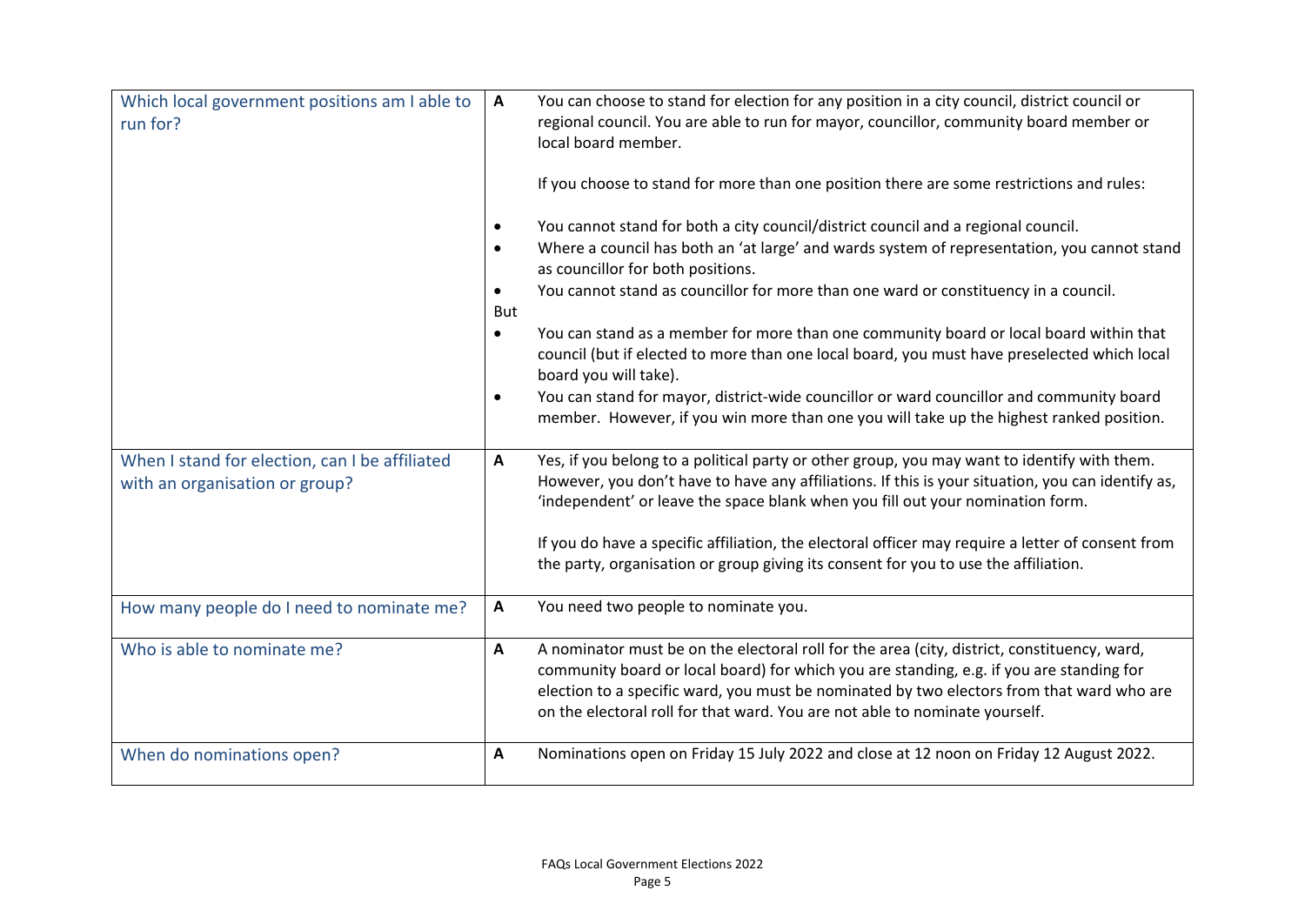<span id="page-9-2"></span><span id="page-9-1"></span><span id="page-9-0"></span>

| Where do I get a nomination form from?                                                                                               | A | Contact your council's electoral officer for a nomination form. Your nominators must fill it in.<br>You must agree to being nominated and will also need to sign the form.<br>You will be able to obtain your nomination form from 15 July 2022 and close on Friday 12<br>August 2022 at midday. Nominations must be lodged with the electoral officer or an<br>electoral official at the council you are standing for.<br>Do not leave lodgement until the last day because if there any problems with the details<br>provided there might be insufficient time to resolve them and you could miss out.                           |
|--------------------------------------------------------------------------------------------------------------------------------------|---|------------------------------------------------------------------------------------------------------------------------------------------------------------------------------------------------------------------------------------------------------------------------------------------------------------------------------------------------------------------------------------------------------------------------------------------------------------------------------------------------------------------------------------------------------------------------------------------------------------------------------------|
| Do I need to be on the Maori electoral roll or<br>of Māori descent if I am standing for election<br>in a Māori Ward or Constituency? | A | No. To be eligible you must be a New Zealand citizen and your name must be on the<br>Parliamentary Electoral Roll (anywhere in New Zealand).<br>You will need to be nominated by two electors whose names appear on the Māori electoral<br>roll within the area of election for which you are standing.<br>Equally if you are on the Māori electoral roll you can stand in a general ward, and will need to<br>be nominated by two electors whose names appear on the general electoral roll within the<br>area of election for which you are standing.                                                                            |
| How much will it cost me to stand?                                                                                                   | A | You will need to pay a nomination deposit of \$200 GST inclusive. This deposit applies to each<br>issue (election) you stand for.<br>The funds must be deposited with the Electoral Officer at the same time your nomination is<br>submitted. It is recommended you pay the nomination deposit by online/internet banking<br>(or EFTPOS or cash) noting that cheques are no longer accepted.<br>If you poll more than 25% of the final quota as determined by the last iteration (for STV) or<br>greater than 25% of the lowest polling successful candidate (for FPP elections) you will<br>receive your nomination deposit back. |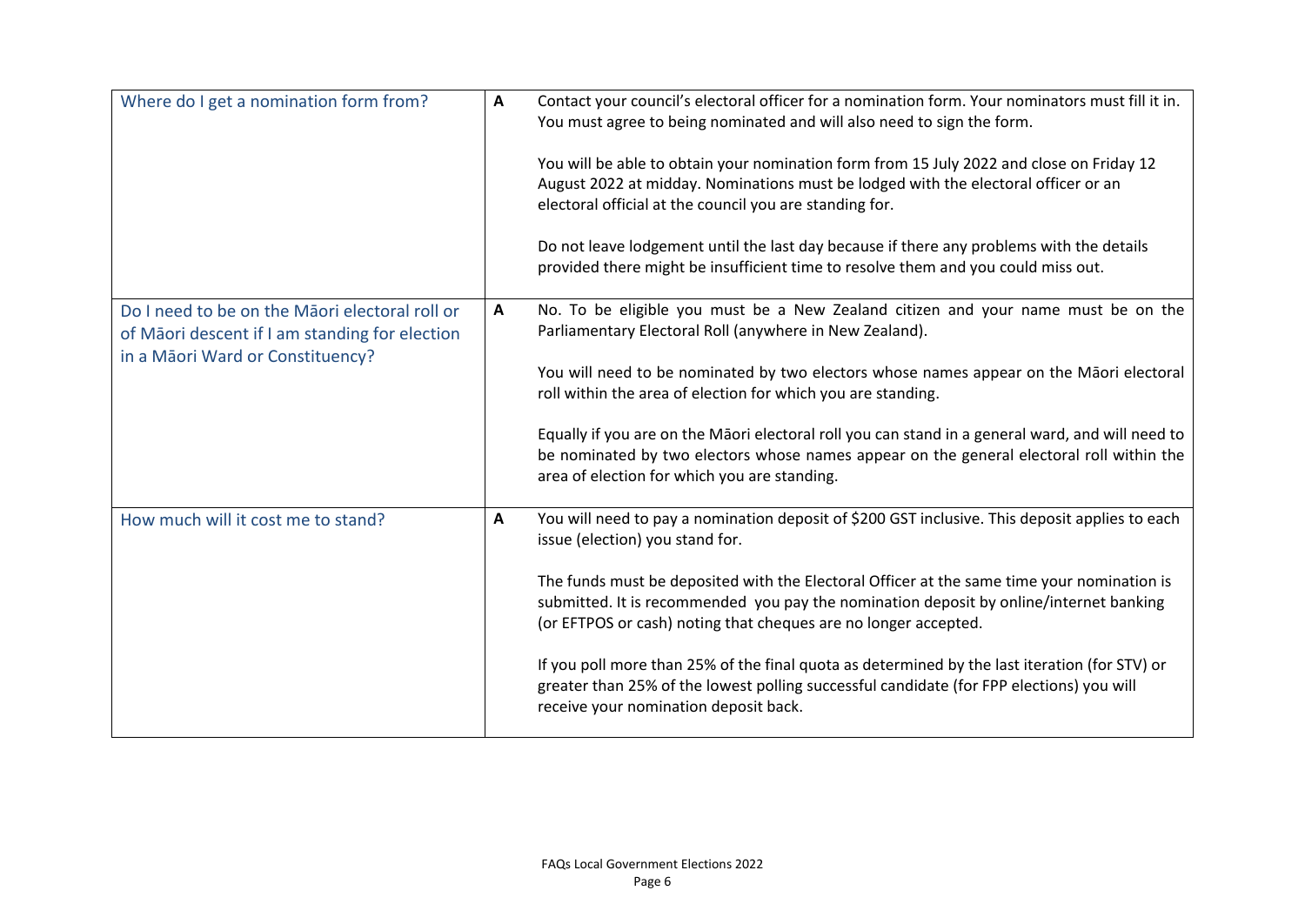<span id="page-10-2"></span><span id="page-10-1"></span><span id="page-10-0"></span>

| Can I withdraw my nomination as a candidate?                               | A | Only if it is withdrawn before the close of nominations. You cannot withdraw voluntarily<br>after nominations have closed. If you decide to opt out, your name will still appear on the<br>voting document. If you do change your mind and decide not to run for election after you<br>have been nominated, let your electoral officer know who will talk through the issues with<br>you.<br>However, if you become incapacitated with serious illness or injury and unlikely to be able to<br>perform the functions and duties if elected to office, you can apply to withdraw on those<br>grounds. You will need verification from a doctor and lawyer about your situation. See your<br>local electoral officer if you need more information about this process.                                                                                                                                                                                                                                                                                                                                                                                                                                                                  |
|----------------------------------------------------------------------------|---|--------------------------------------------------------------------------------------------------------------------------------------------------------------------------------------------------------------------------------------------------------------------------------------------------------------------------------------------------------------------------------------------------------------------------------------------------------------------------------------------------------------------------------------------------------------------------------------------------------------------------------------------------------------------------------------------------------------------------------------------------------------------------------------------------------------------------------------------------------------------------------------------------------------------------------------------------------------------------------------------------------------------------------------------------------------------------------------------------------------------------------------------------------------------------------------------------------------------------------------|
| What is a candidate profile statement?                                     | Α | You may provide a candidate profile statement when you lodge your nomination. This is a<br>statement of up to 150 words containing information about yourself and your policies and<br>intentions if elected to office. The profile statement will be included in the voting packs that<br>all electors receive.<br>If your candidate statement is submitted in Māori and English, the information contained in<br>each language must be substantially consistent with the information contained in the other<br>language. Each language has to be within a 150-word limit.<br>Your profile statement must be true and accurate. The Electoral Officer is not required to<br>verify or investigate any information included in your statement.<br>Your profile can include a recent passport size colour photograph.<br>In addition, your candidate profile statement must state whether or not your principal place<br>of residence is in the area you are seeking election, e.g., 'My principal place of residence is in<br>the Lambton Ward', or 'My principal place of residence is not in the Lambton Ward'. This is<br>not part of the 150-word limit.<br>See section 61 of the Local Electoral Act 2001 for more information. |
| Does a criminal record affect a person standing<br>as a council candidate? | A | No, not at all for city, district, and regional council elections.                                                                                                                                                                                                                                                                                                                                                                                                                                                                                                                                                                                                                                                                                                                                                                                                                                                                                                                                                                                                                                                                                                                                                                   |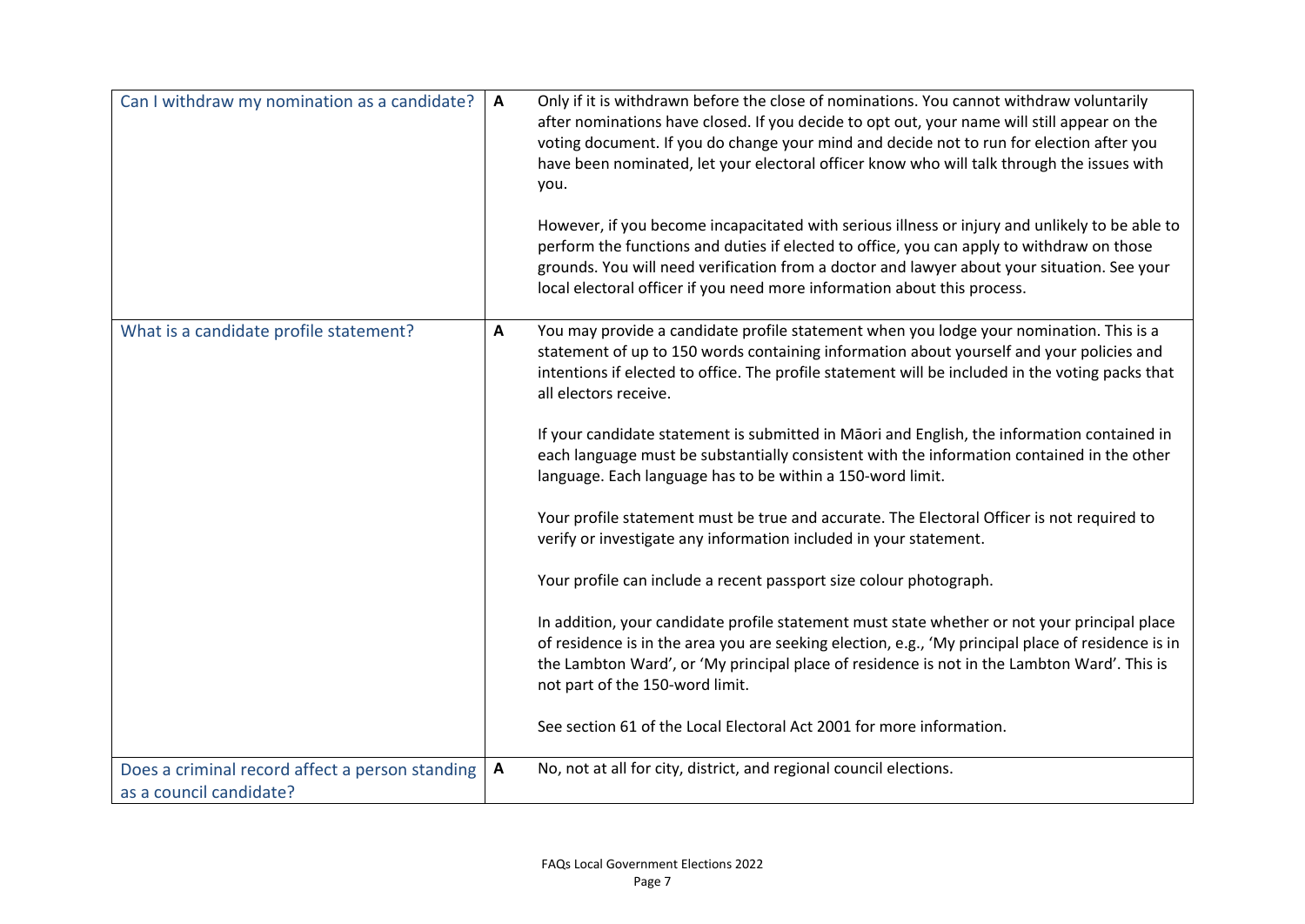<span id="page-11-4"></span><span id="page-11-3"></span><span id="page-11-2"></span><span id="page-11-1"></span><span id="page-11-0"></span>

| How long is the term of the elected member?                                    | $\mathbf{A}$ | Three years                                                                                                                                                                                                                                                                                                                                                                                   |
|--------------------------------------------------------------------------------|--------------|-----------------------------------------------------------------------------------------------------------------------------------------------------------------------------------------------------------------------------------------------------------------------------------------------------------------------------------------------------------------------------------------------|
| Is the role I want to stand for full-time or part-<br>time?                    | A            | This varies between councils and between roles within a council. Ask your local Electoral<br>Officer about whether the role you want to stand for is full-time or part-time.                                                                                                                                                                                                                  |
| How much will I get paid?                                                      | A            | Pay and allowances are determined by the Government's Remuneration Authority. The pay<br>rates vary according to population size and other factors. You can see all the councils<br>remuneration schedules by clicking on this link to the Local Government Members (2021/22)<br>Determination.<br>More information about how the Remuneration Authority determines pay can be found<br>here. |
| Do I need to be resident in the city, district or<br>region I am standing for? | A            | No, but you must be on the Parliamentary Electoral Roll (anywhere in New Zealand) and<br>provide proof that you are a New Zealand citizen.                                                                                                                                                                                                                                                    |
| How many offices can I stand for?                                              | A            | You can stand for mayor, at large councillor or ward councillor and local/community board<br>member. However, if elected to more than one position, you will take up the highest ranked<br>position.                                                                                                                                                                                          |
|                                                                                |              | You can stand as a member of the governing body (i.e. Council) and a local/community board<br>if the triennial local election is happening at the same time. However, if you win more than<br>one election, you must take up the highest ranked position.                                                                                                                                     |
|                                                                                |              | You cannot stand for both a regional council and one of its constituent district or city councils<br>or a community board.                                                                                                                                                                                                                                                                    |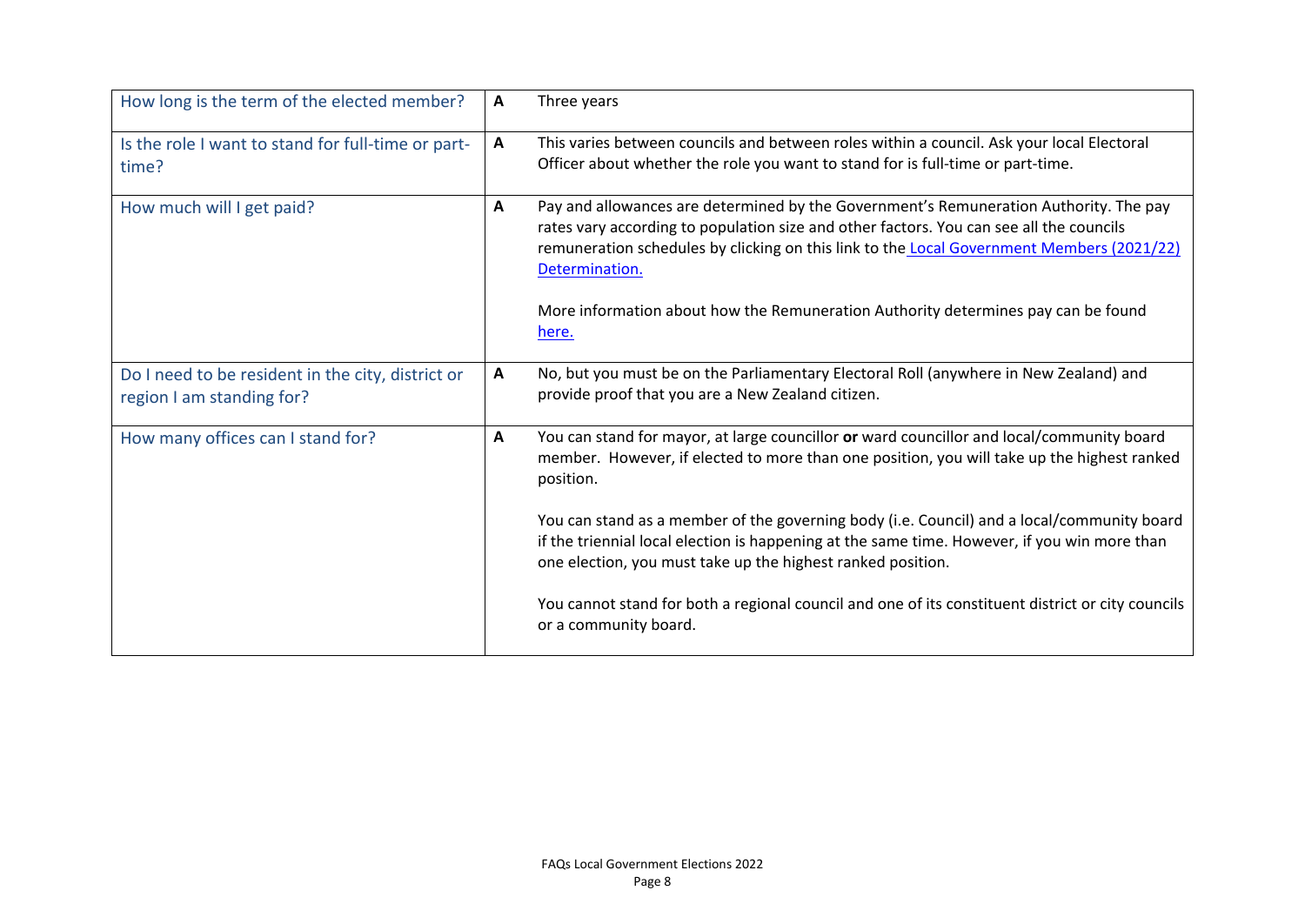<span id="page-12-2"></span><span id="page-12-1"></span><span id="page-12-0"></span>

| What does, 'at large', 'ward' and<br>'constituency', mean?                                             | A | If you are standing 'at large', then you are standing for the whole council area rather than<br>from its wards.                                                                                 |
|--------------------------------------------------------------------------------------------------------|---|-------------------------------------------------------------------------------------------------------------------------------------------------------------------------------------------------|
|                                                                                                        |   | If you are standing for a 'ward' these are parts of a council area that have been determined<br>by population and communities of interest. These can be either general wards or Māori<br>wards. |
|                                                                                                        |   | If in a regional council, the term 'constituency' is used rather than 'ward'.                                                                                                                   |
| I am a serving police officer. Can I stand for<br>council and continue to work as a police<br>officer? | A | Yes. There are no longer any restrictions on police officers standing for local authority<br>elections, apart from the normal eligibility criteria.                                             |
| Can I raise campaign funds from donations to<br>offset electoral expenses?                             | A | Yes, you can raise funds from donations to help offset your campaign expenses. There is<br>very specific legislation about donations and expenses which you need to abide by.                   |
|                                                                                                        |   | (Refer to electoral officer for more information if needed.)                                                                                                                                    |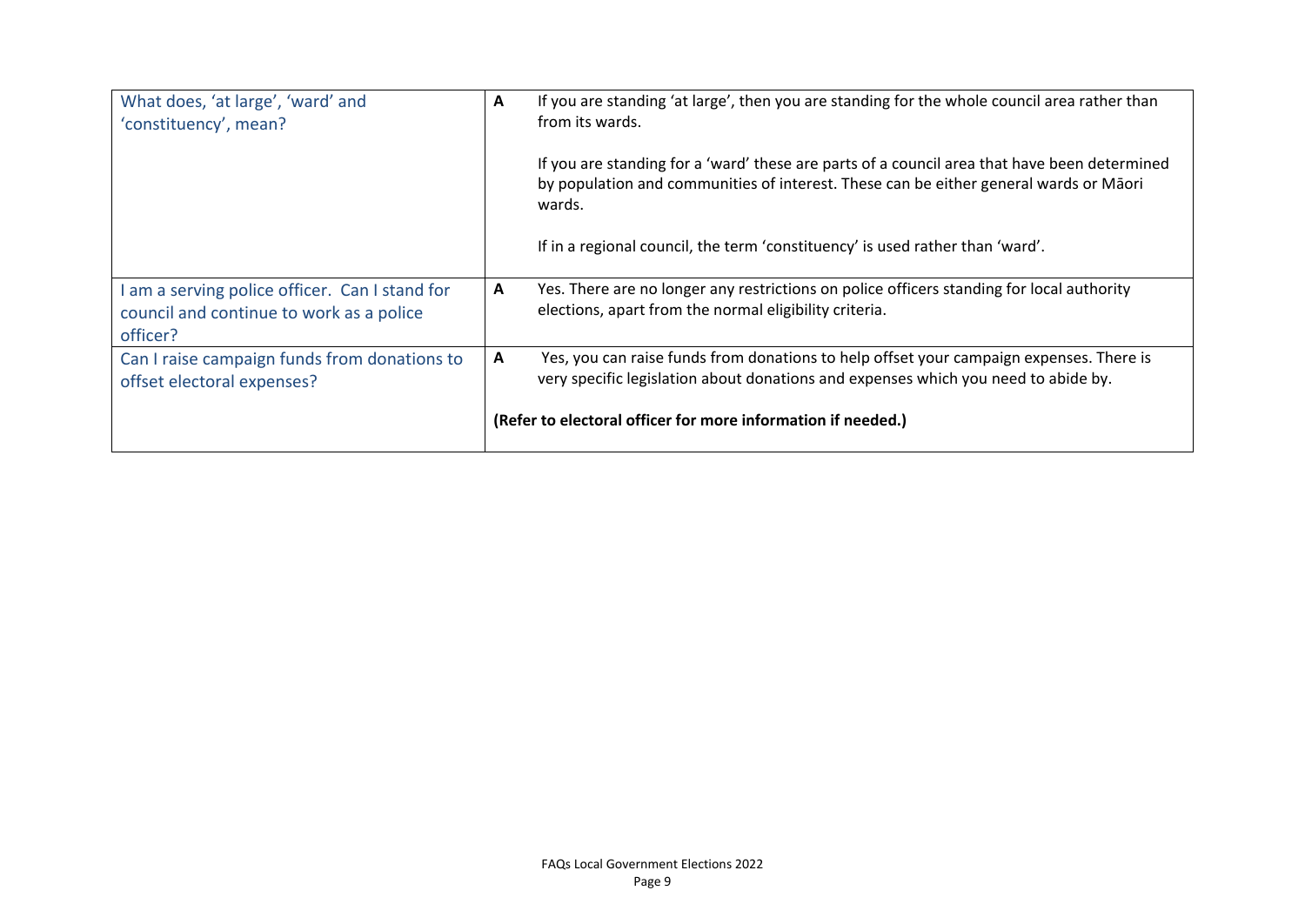<span id="page-13-0"></span>

| How much can I spend on my campaign? | District-wide Issue                                                                                                                                                                                                                                                                                                                                                                                                                                                                                                                                                                                                                                                                                              | <b>Est Resident</b><br>Population as at 30<br><b>June 2021</b> | <b>Expenditure Limit</b><br>(inc GST) |  |
|--------------------------------------|------------------------------------------------------------------------------------------------------------------------------------------------------------------------------------------------------------------------------------------------------------------------------------------------------------------------------------------------------------------------------------------------------------------------------------------------------------------------------------------------------------------------------------------------------------------------------------------------------------------------------------------------------------------------------------------------------------------|----------------------------------------------------------------|---------------------------------------|--|
|                                      | Mayoralty                                                                                                                                                                                                                                                                                                                                                                                                                                                                                                                                                                                                                                                                                                        | 59,500                                                         | \$30,000                              |  |
|                                      | <b>Councillors</b>                                                                                                                                                                                                                                                                                                                                                                                                                                                                                                                                                                                                                                                                                               | <b>Est Resident</b><br>Population as at 30<br><b>June 2021</b> | <b>Expenditure Limit</b><br>(inc GST) |  |
|                                      | Cambridge                                                                                                                                                                                                                                                                                                                                                                                                                                                                                                                                                                                                                                                                                                        | 23,500                                                         | \$20,000                              |  |
|                                      | Maungatautari                                                                                                                                                                                                                                                                                                                                                                                                                                                                                                                                                                                                                                                                                                    | 4,690                                                          | \$3,500                               |  |
|                                      | Pirongia - Kakepuku                                                                                                                                                                                                                                                                                                                                                                                                                                                                                                                                                                                                                                                                                              | 13,890                                                         | \$7,000                               |  |
|                                      | Te Awamutu - Kihikihi                                                                                                                                                                                                                                                                                                                                                                                                                                                                                                                                                                                                                                                                                            | 17,500                                                         | \$14,000                              |  |
|                                      | Waipa Maori                                                                                                                                                                                                                                                                                                                                                                                                                                                                                                                                                                                                                                                                                                      | 5,100                                                          | \$3,500                               |  |
|                                      | <b>Community Board</b>                                                                                                                                                                                                                                                                                                                                                                                                                                                                                                                                                                                                                                                                                           | <b>Est Resident</b><br>Population as at 30<br><b>June 2021</b> | <b>Expenditure Limit</b><br>(inc GST) |  |
|                                      | Cambridge Subdivision                                                                                                                                                                                                                                                                                                                                                                                                                                                                                                                                                                                                                                                                                            | 23,500                                                         | \$20,000                              |  |
|                                      | Maungatautari Subdivison                                                                                                                                                                                                                                                                                                                                                                                                                                                                                                                                                                                                                                                                                         | 4,690                                                          | \$3,500                               |  |
|                                      | Kakepuku Subdivison                                                                                                                                                                                                                                                                                                                                                                                                                                                                                                                                                                                                                                                                                              | 4,310                                                          | \$3,500                               |  |
|                                      | Te Awamutu - Kihikihi Subdivison                                                                                                                                                                                                                                                                                                                                                                                                                                                                                                                                                                                                                                                                                 | 17,500                                                         | \$14,000                              |  |
|                                      | If you stand for more than one position, the amount you can spend is the highest amount for<br>A<br>one position. You cannot add positions together to allow you to spend more than the limit.<br>All candidates are required to lodge an electoral donations and expenses return within 55<br>days after the day on which the successful candidates are declared to be elected (public<br>notice of final results). If a candidate is outside NZ on this day, the return must be filed within<br>76 days after election result day. If this is not done, the non-return will be advised to the NZ<br>Police. This return needs to be made before a candidate nomination deposit is refunded (if<br>applicable). |                                                                |                                       |  |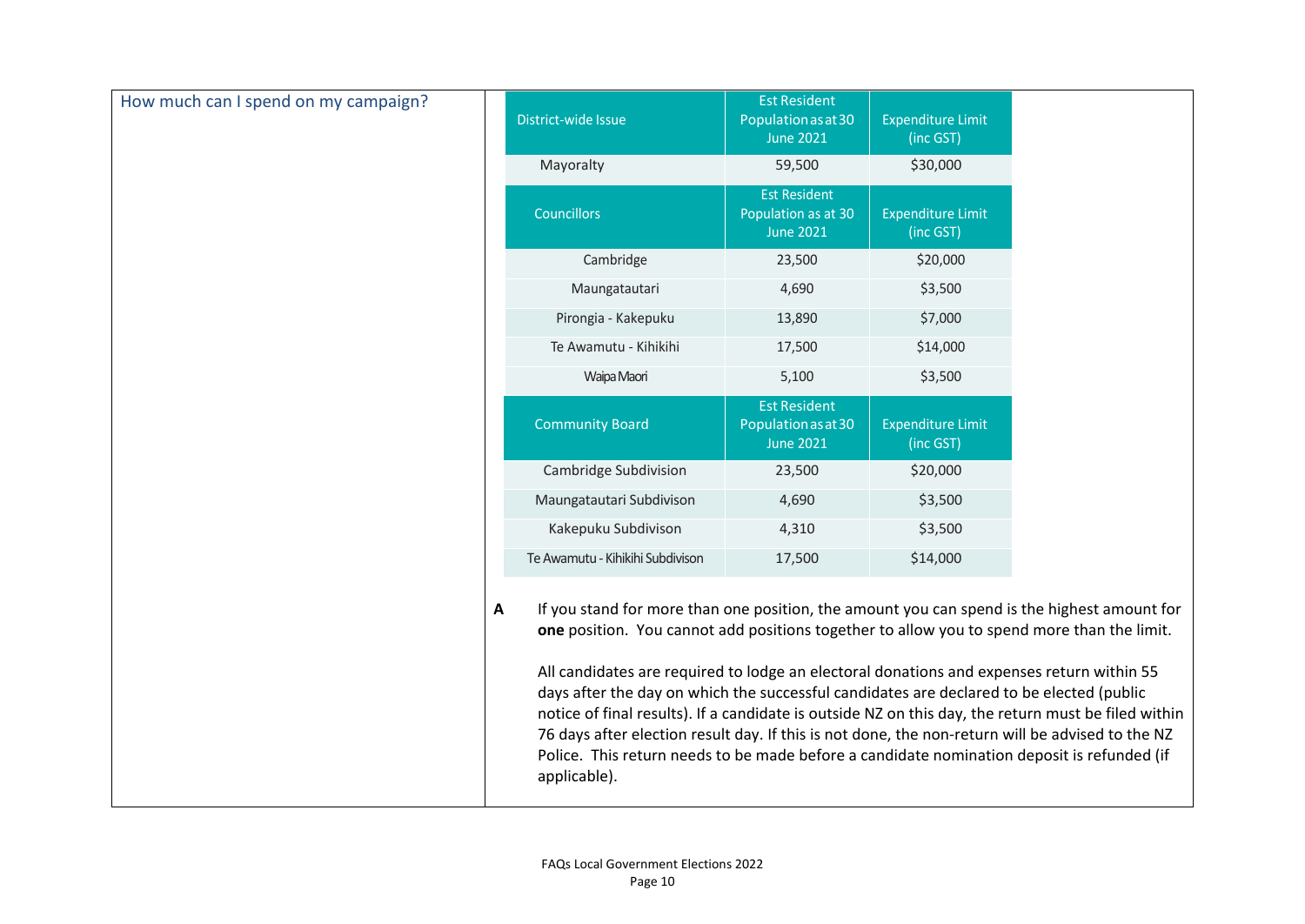<span id="page-14-5"></span><span id="page-14-4"></span><span id="page-14-3"></span><span id="page-14-2"></span><span id="page-14-1"></span><span id="page-14-0"></span>

| When is the campaign period?                                                  | $\mathbf{A}$ | Election campaigning can start at any time and continue up to and including election day.                                                                                                                                                                                                                                                                                                                                                                                                                                         |
|-------------------------------------------------------------------------------|--------------|-----------------------------------------------------------------------------------------------------------------------------------------------------------------------------------------------------------------------------------------------------------------------------------------------------------------------------------------------------------------------------------------------------------------------------------------------------------------------------------------------------------------------------------|
| Can people already elected onto council use<br>council resources to campaign? | A            | No, elected members cannot use council resources for their campaigns.                                                                                                                                                                                                                                                                                                                                                                                                                                                             |
| Are there any rules about using social media?                                 | $\mathbf{A}$ | Yes. Councils have policies or guidelines for web and social media use related to<br>campaigning. They will not permit council social media pages to be used by anyone<br>(candidates or members of the public) for electioneering or campaigning in the three months<br>before election day. Councils monitor their websites and take down any campaign related<br>posts.                                                                                                                                                        |
| What does 'authorisation of advertising'<br>mean?                             | $\mathbf{A}$ | Election advertising, using any media, must identify either you or your agent. The publication<br>of any advertisements (in any newspaper, periodical, notice, poster, pamphlet, handbill,<br>billboard or card, or broadcast over radio or television) for candidates requires the written<br>authorisation of you or your agent.<br>The advertisement must contain a statement setting out you or your agent's true name, or at<br>whose direction, it is published and the street address (not a PO box) of their residence or |
|                                                                               |              | business. This applies during your entire campaign.                                                                                                                                                                                                                                                                                                                                                                                                                                                                               |
| Where and when can I put up election signs?                                   | A            | Election signs are permitted on private property (with the owner's consent) at any time. The<br>sign must be erected in a stable fashion, not be a hazard to the public or to traffic safety, and<br>must comply with the Waipa District Plan and Public Places Bylaw.                                                                                                                                                                                                                                                            |
|                                                                               |              | For State Highways, signs must meet Waka Kotahi/NZTA rules for any signage.                                                                                                                                                                                                                                                                                                                                                                                                                                                       |
|                                                                               |              | Depending on your council's rules, election signs may be permitted on selected council<br>property/road reserves. On these sites, signs can be erected in accordance with the rules,<br>and generally must be removed by midnight Friday 7 October 2022. Ask your local Electoral<br>Officer for more information about your council's rules.                                                                                                                                                                                     |
| Can I view the electoral roll?                                                | A            | Yes, the electoral roll will be open for public inspection at your council's offices and libraries<br>from 15 July 2022 to 12 August 2022.                                                                                                                                                                                                                                                                                                                                                                                        |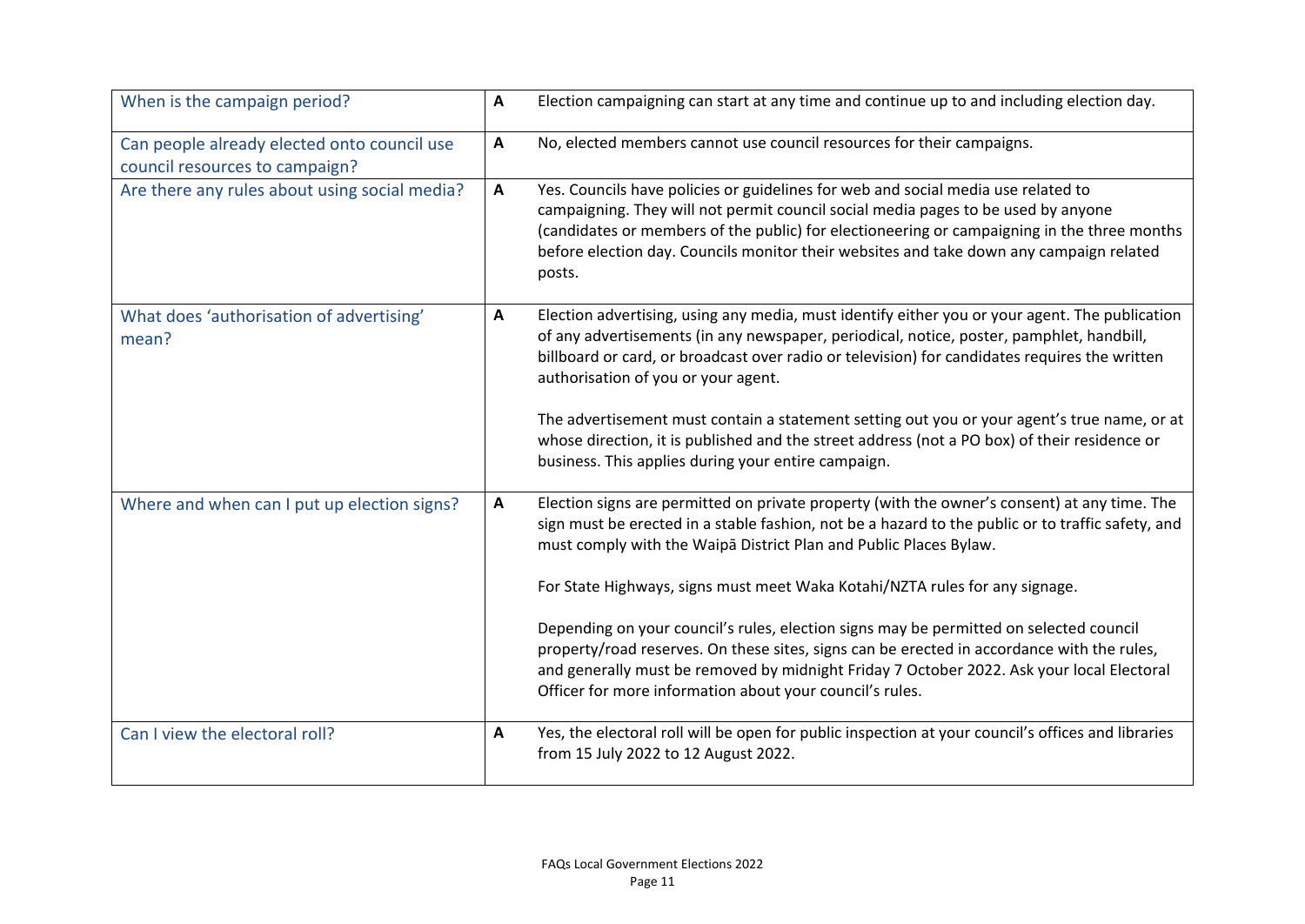<span id="page-15-4"></span><span id="page-15-3"></span><span id="page-15-2"></span><span id="page-15-1"></span><span id="page-15-0"></span>

| What is the election date?                                              | $\mathbf{A}$ | The elections are by postal vote. Voting documents will be delivered from Friday 16<br>September 2022 to Wednesday 21 September 2022. Voters can return their vote anytime<br>from when they receive their voting documents. Votes must be received by the Electoral<br>Officer by the close of voting on midday Saturday 8 October 2022.                |
|-------------------------------------------------------------------------|--------------|----------------------------------------------------------------------------------------------------------------------------------------------------------------------------------------------------------------------------------------------------------------------------------------------------------------------------------------------------------|
| Can I help people vote or collect their voting<br>documents to send in? | A            | No, candidates or their assistants should not collect voting documents from electors. Each<br>elector should post or deliver their own voting document to the Electoral Officer.                                                                                                                                                                         |
|                                                                         |              | It is an offence (carrying a fine of up to \$5,000 if convicted) to interfere in any way with an<br>elector with the intention of influencing or advising the elector as to how he or she should<br>vote. Candidates and their assistants should be mindful of this particularly if campaigning<br>occurs in facilities such as rest homes or hospitals. |
| When will election results be known?                                    | A            | Voting closes at midday Saturday 8 October 2022. Progress results (approximately 90 per<br>cent of votes cast) will be known early that afternoon, with preliminary results known on<br>Sunday morning, 9 October 2022. Final results will likely to be declared on Thursday 13<br>October 2022. All results will be posted on your council's website.   |
| I am a New Zealand Māori, do I need to enrol<br>on the Māori roll?      | A            | Not necessarily. If you are enrolling for the first time you can decide whether you want to go<br>on the Māori Electoral Roll or the General Electoral Roll by signing the appropriate panel on<br>the Parliamentary Elector Enrolment form.                                                                                                             |
|                                                                         |              | However, if you have already made that choice you will have to wait until the next Māori<br>Option period to change, which occurs following the next census, likely in 2023. The last<br>Māori Option period was in 2018.                                                                                                                                |
| How do I know whether I am enrolled?                                    | $\mathbf{A}$ | You can check your enrolment status on www.vote.nz.                                                                                                                                                                                                                                                                                                      |
|                                                                         |              | The Electoral Commission will be undertaking a roll update campaign in early July 2022 for<br>the Parliamentary Electoral Roll which forms the basis of our roll for the local authority<br>election.                                                                                                                                                    |
|                                                                         |              | If you do not receive a letter in the post during late June/early July 2022, the chances are you<br>are not enrolled or your details are incorrect.                                                                                                                                                                                                      |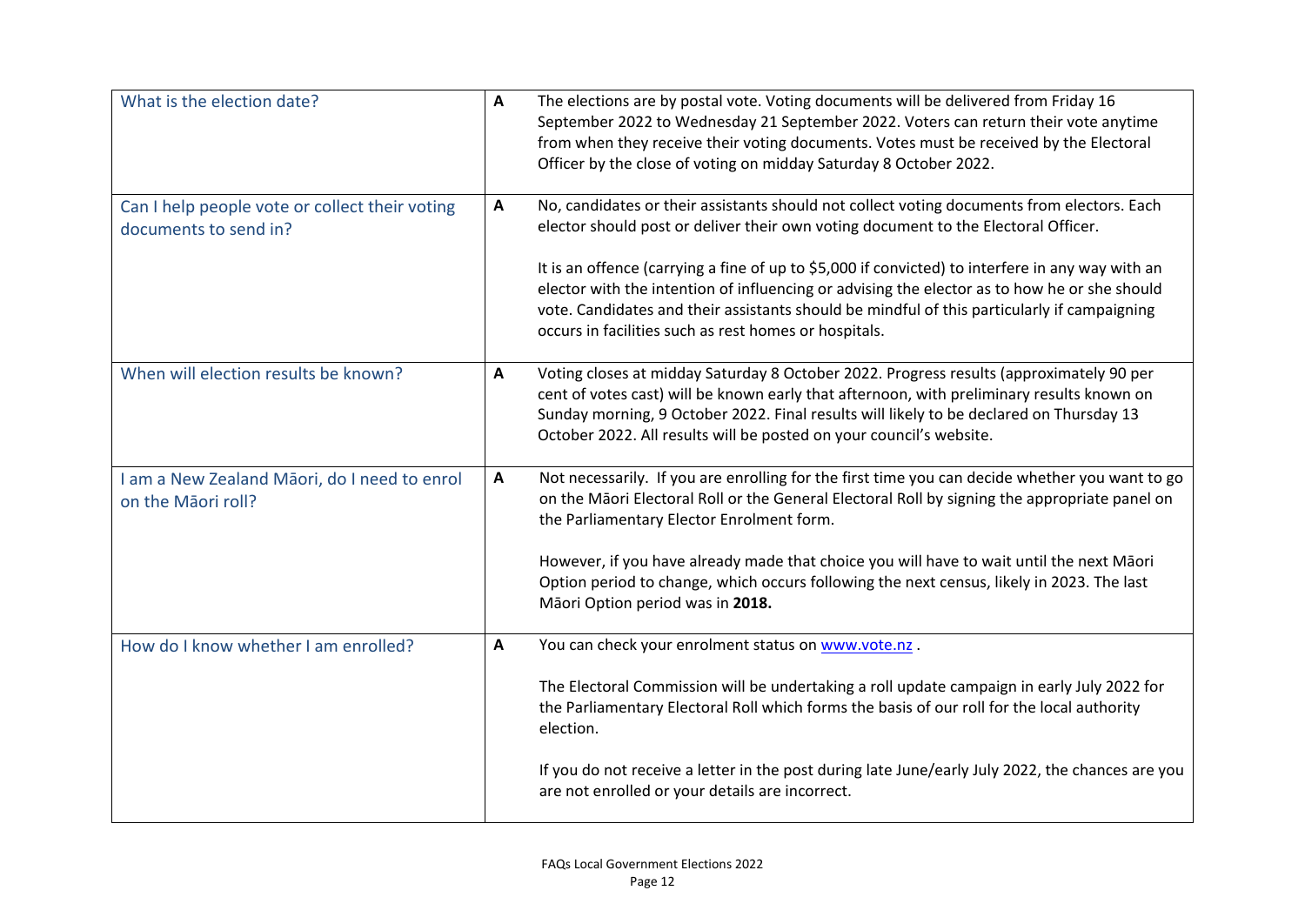<span id="page-16-2"></span><span id="page-16-1"></span><span id="page-16-0"></span>

| How do I enrol to vote in these elections?                                     | Is this your main place of residence? $\rightarrow$ Yes                                                                                                                  |
|--------------------------------------------------------------------------------|--------------------------------------------------------------------------------------------------------------------------------------------------------------------------|
|                                                                                | Have you lived at your current address for more than one month? $\rightarrow$ Yes                                                                                        |
|                                                                                | Are you on the Parliamentary roll at an address in the Waipa District $\rightarrow$ Yes                                                                                  |
|                                                                                | You will automatically appear on the roll that is used for these elections.<br>or                                                                                        |
|                                                                                | Is this your main place of residence? $\rightarrow$ Yes                                                                                                                  |
|                                                                                | Are you on the Parliamentary roll at an address in the Waipa District $\rightarrow$ No or Don't Know                                                                     |
|                                                                                | You need to complete an enrolment form for this. You can either:                                                                                                         |
|                                                                                | pick one up at any New Zealand Post Shop                                                                                                                                 |
|                                                                                | you can enrol online at www.elections.org.nz<br>ring 0800 36 76 56                                                                                                       |
|                                                                                | Is this your main place of residence? $\rightarrow$ No                                                                                                                   |
|                                                                                | Are you on the Parliamentary roll at an address in another district? $\rightarrow$ Yes                                                                                   |
|                                                                                | If you own a property in this district and it is not your main residence you may be able to enrol as a<br>Ratepayer elector. (refer to ratepayer enrolment advice below) |
|                                                                                | For further information please contact the assistance line 0800 666 049.                                                                                                 |
| I am a student and spend my time in different<br>places. Where should I enrol? | You should enrol where you spend the greater part of your time.                                                                                                          |
| I turn 18 on Election Day. Can I vote?                                         | Yes, but you need to make sure you have enrolled which you can do provisionally from the age of<br>17 and it automatically changes when you turn 18.                     |
|                                                                                | You will also need to apply for a special vote.                                                                                                                          |
|                                                                                | You can do both if you call at either of the Council offices                                                                                                             |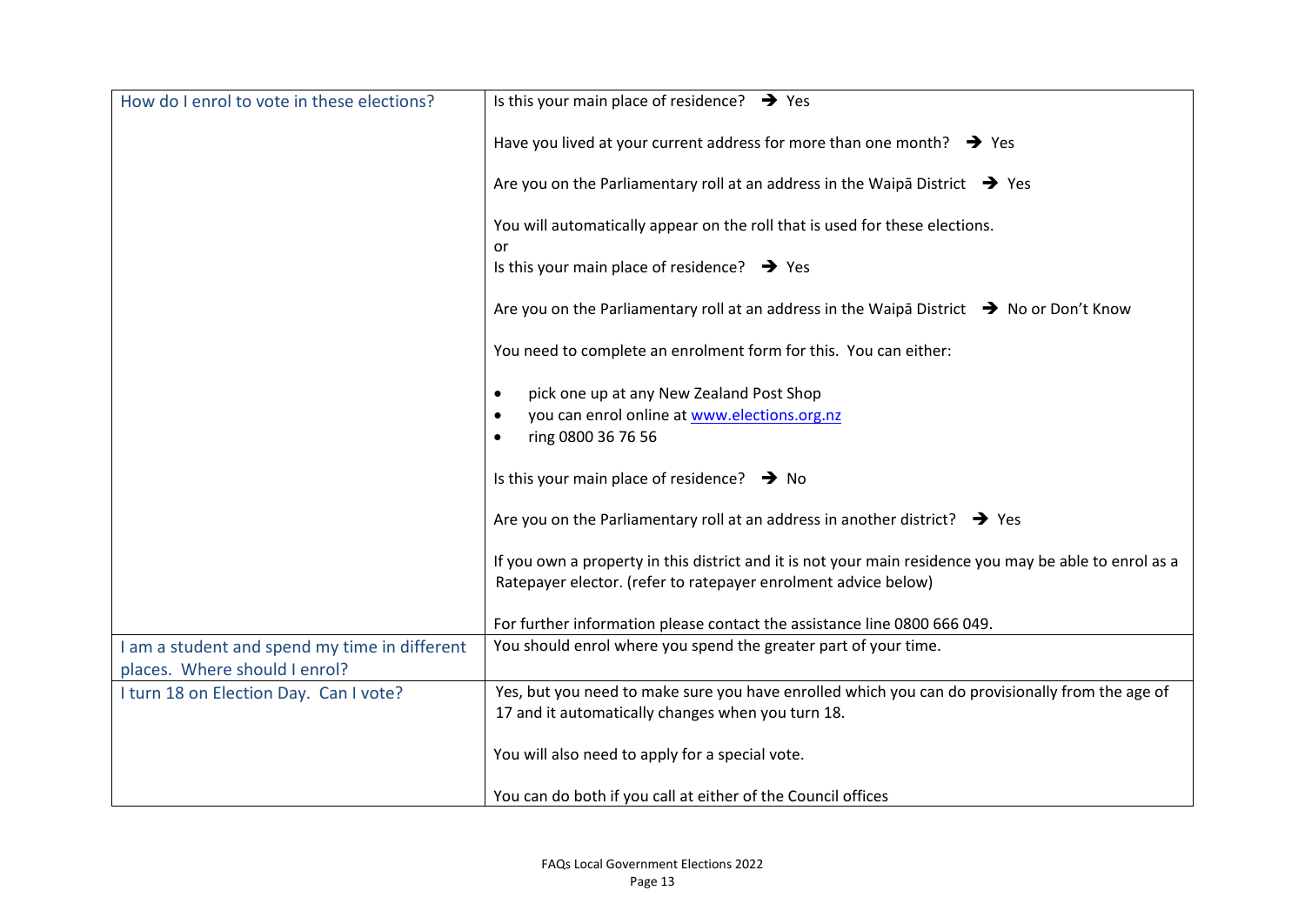<span id="page-17-3"></span><span id="page-17-2"></span><span id="page-17-1"></span><span id="page-17-0"></span>

| We own a business in your area and pay rates,                                                | Yes, subject to being eligible to become enrolled as a ratepayer elector and becoming enrolled.                                                                                                                                                                                                                                                       |
|----------------------------------------------------------------------------------------------|-------------------------------------------------------------------------------------------------------------------------------------------------------------------------------------------------------------------------------------------------------------------------------------------------------------------------------------------------------|
| but we don't live in your area - do we get a                                                 |                                                                                                                                                                                                                                                                                                                                                       |
| say in the local elections?                                                                  | For further information please contact the assistance number: 0800 666 049                                                                                                                                                                                                                                                                            |
| I own a property in the district but it is not my<br>fulltime residence. How do I get on the | Complete a Ratepayer Enrolment form - Click here                                                                                                                                                                                                                                                                                                      |
| <b>Ratepayer Electoral Roll?</b>                                                             | If it is easier you can call at (either Council Offices) and complete the enrolment form and have                                                                                                                                                                                                                                                     |
|                                                                                              | your special vote at the same time after 16 September 2022                                                                                                                                                                                                                                                                                            |
|                                                                                              | In no case does this allow you to have two votes at the election.                                                                                                                                                                                                                                                                                     |
|                                                                                              | If you are the sole ratepayer for the property (i.e. the rate account is only in your name), then you<br>can apply to be the Ratepayer Elector.                                                                                                                                                                                                       |
|                                                                                              | If you are a joint ratepayer (i.e. the rate account is in more than one name), or the rate account is<br>in the name of a Trust or Company etc., you must appoint a nominee to vote on behalf of the joint<br>ratepayers or entity. For the case of companies, corporations, trusts etc., the nominee should be a<br>member or officer of the entity. |
|                                                                                              | For further information please contact the Deputy Electoral Officer on 0800 924 723                                                                                                                                                                                                                                                                   |
| Voting                                                                                       |                                                                                                                                                                                                                                                                                                                                                       |
| Is it a postal vote and will I be sent my voting                                             | All local authority elections will be conducted by postal vote. Voting documents will be delivered                                                                                                                                                                                                                                                    |
| documents in the mail?                                                                       | by NZ Post between Friday 16 September and Wednesday 21 September.                                                                                                                                                                                                                                                                                    |
|                                                                                              |                                                                                                                                                                                                                                                                                                                                                       |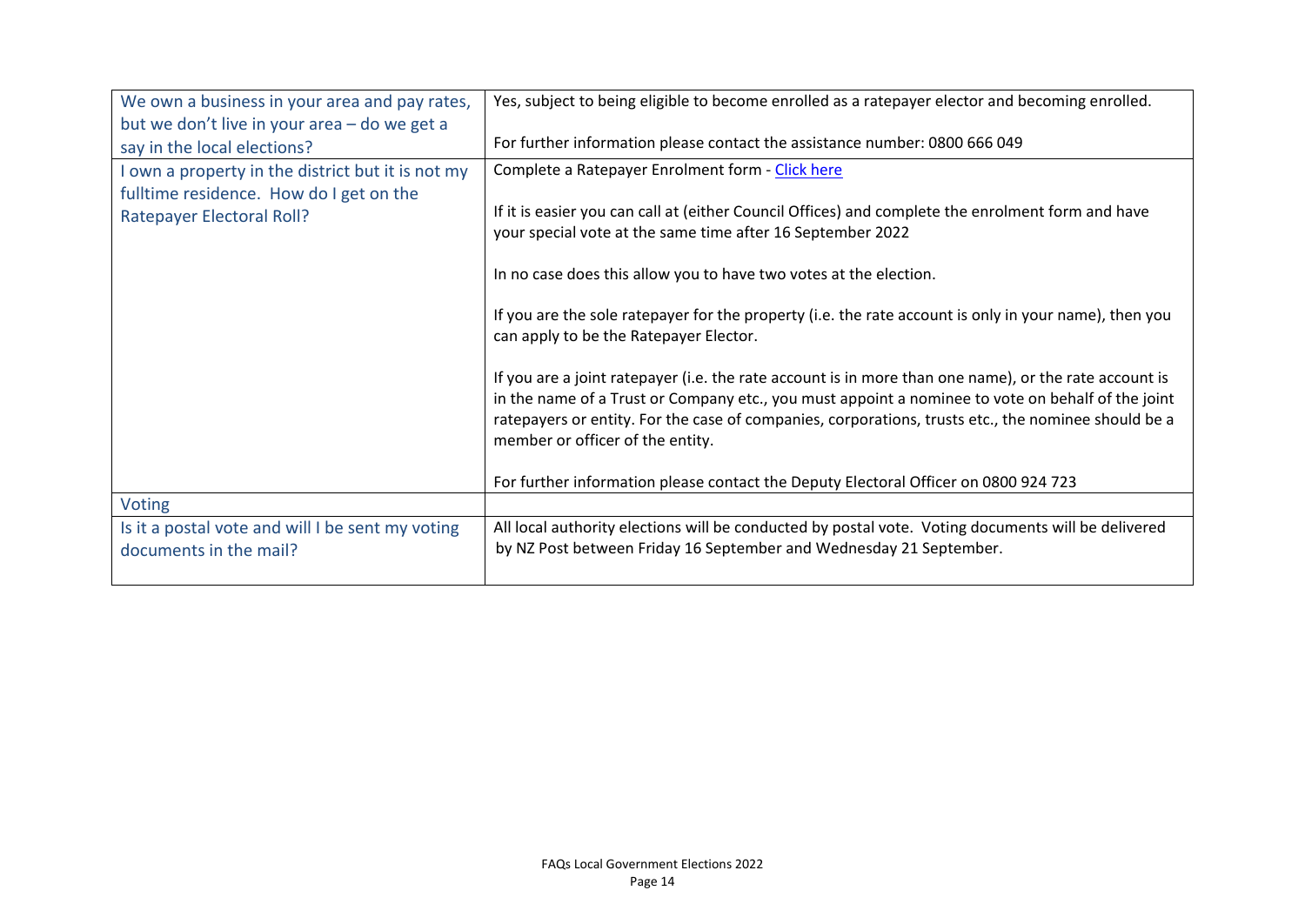<span id="page-18-5"></span><span id="page-18-4"></span><span id="page-18-3"></span><span id="page-18-2"></span><span id="page-18-1"></span><span id="page-18-0"></span>

| I got my voting documents but my partner                                    | Before Wednesday 21 September 2022                                                                                                                                                                                                            |
|-----------------------------------------------------------------------------|-----------------------------------------------------------------------------------------------------------------------------------------------------------------------------------------------------------------------------------------------|
| didn't receive theirs.                                                      | Please wait until the mail has been delivered on Wednesday 22 September 2022. If documents are<br>not received then please call back.                                                                                                         |
|                                                                             | After mail delivery Wednesday 22 September 2022 or if not enrolled correctly.                                                                                                                                                                 |
|                                                                             | You will need to apply for a special vote. Please phone 0800 924 723 to speak with the Deputy<br>Electoral Officer or Electoral Official.                                                                                                     |
|                                                                             | You need to make sure you are enrolled and if not, complete an enrolment form for this. You can<br>pick one up at any New Zealand Post Shop, one can be sent to you, or you can enrol online at<br>www.elections.org.nz or ring 0800 36 76 56 |
| I didn't get my voting documents so I called                                | Use the original and destroy the Special Vote                                                                                                                                                                                                 |
| and got a special vote. Now I have two<br>documents which one should I use? |                                                                                                                                                                                                                                               |
| I received voting documents for (children,                                  | No - Power of Attorney does not apply to voting for that person.                                                                                                                                                                              |
| parent) and have Power of Attorney for them<br>can I vote for them?         | If they are overseas, you could fast post them to the person or destroy them if that is not<br>practicable.                                                                                                                                   |
| What should I do with the documents?                                        | If they are for an elderly parent who is unable to vote please destroy them by ripping/cutting them<br>up.                                                                                                                                    |
| I received voting documents that do not                                     | Write GNA (Gone No Address) on the envelope and put them back in the mail.                                                                                                                                                                    |
| belong to me and I don't know these people or                               |                                                                                                                                                                                                                                               |
| where they have gone.                                                       |                                                                                                                                                                                                                                               |
| What is that barcode that I can see through                                 | It is a legal requirement to scan the barcode number to mark the roll that you have voted so we can                                                                                                                                           |
| the return envelope or on the front of the                                  | ensure that we do not receive two votes from the same person.                                                                                                                                                                                 |
| voting document?                                                            |                                                                                                                                                                                                                                               |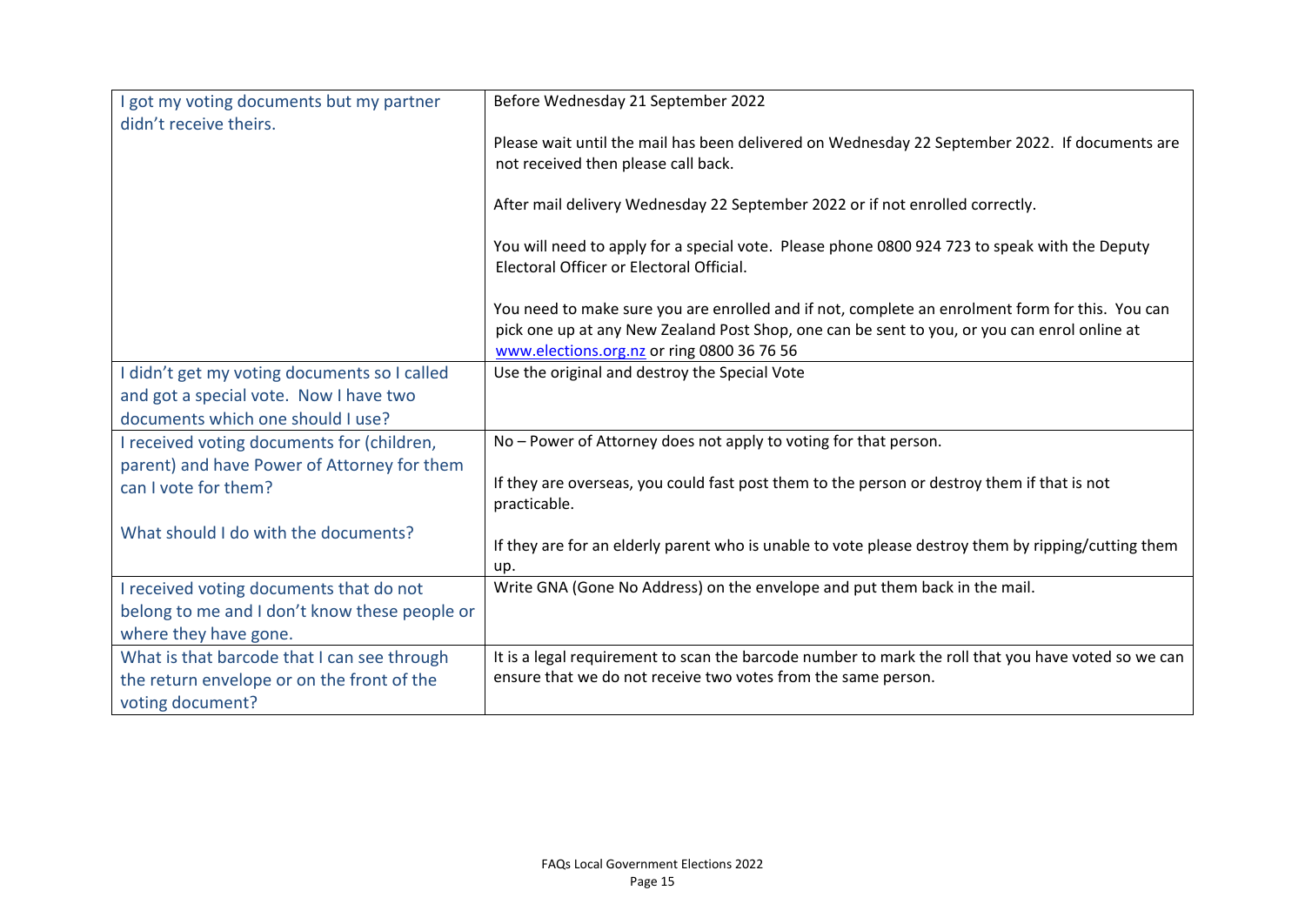<span id="page-19-3"></span><span id="page-19-2"></span><span id="page-19-1"></span><span id="page-19-0"></span>

| How do you ensure the secrecy of my vote?                  | Envelopes containing a voting document cannot be opened until there is a JP present. The JP is<br>required to sign off that the processes used by the Electoral Officer met the legal requirements.                                                                 |
|------------------------------------------------------------|---------------------------------------------------------------------------------------------------------------------------------------------------------------------------------------------------------------------------------------------------------------------|
|                                                            | The voter's name is not on the voting document.                                                                                                                                                                                                                     |
|                                                            | When the envelope is opened the only thing the Electoral Officer is looking for is that the vote for<br>each election is valid.                                                                                                                                     |
|                                                            | This means that for FPP they are making sure that the voters intention is clear and they have<br>$\bullet$<br>not ticked or marked more than the number of candidates that they are electing.                                                                       |
| Do I have to vote? I don't know any of these<br>candidates | No you don't have to vote. You also don't have to vote for all candidates or for all elections. But<br>your vote is important because the people elected will be responsible for making decisions about<br>what happens in your community for the next three years. |
|                                                            | To help you get to know about the candidates:                                                                                                                                                                                                                       |
|                                                            | Community organisations often hold candidate meetings where people can hear what<br>$\bullet$<br>policies the different candidates are advocating for.                                                                                                              |
|                                                            | Additionally there is a candidate profile booklet that comes out with the voting documents in<br>$\bullet$<br>which there is a photo and a statement from candidates.                                                                                               |
|                                                            | Candidates may have their own website page, social media page(s), advertise in local<br>$\bullet$<br>newspapers or send out information to letterboxes in your area.                                                                                                |
|                                                            | Local newspaper(s) are likely to cover information about the election.                                                                                                                                                                                              |
| Do I have to post my voting document back?                 | You can post them but make sure you have them in the mail by Tuesday 4 October 2022 to make<br>sure they get back to us in time (by 12 noon Saturday 8 October 2022)                                                                                                |
|                                                            | However, you can also deliver to one of our voting boxes which are at either office until 12 noon<br>Saturday 8 October.                                                                                                                                            |
| I have lost my return envelope.                            | You can use an envelope of your own and put the return address on which is The Electoral Officer,<br>Waipā District Council, Private Bag 2402, Te Awamutu - mark the envelope "VOTING DOCUMENT"                                                                     |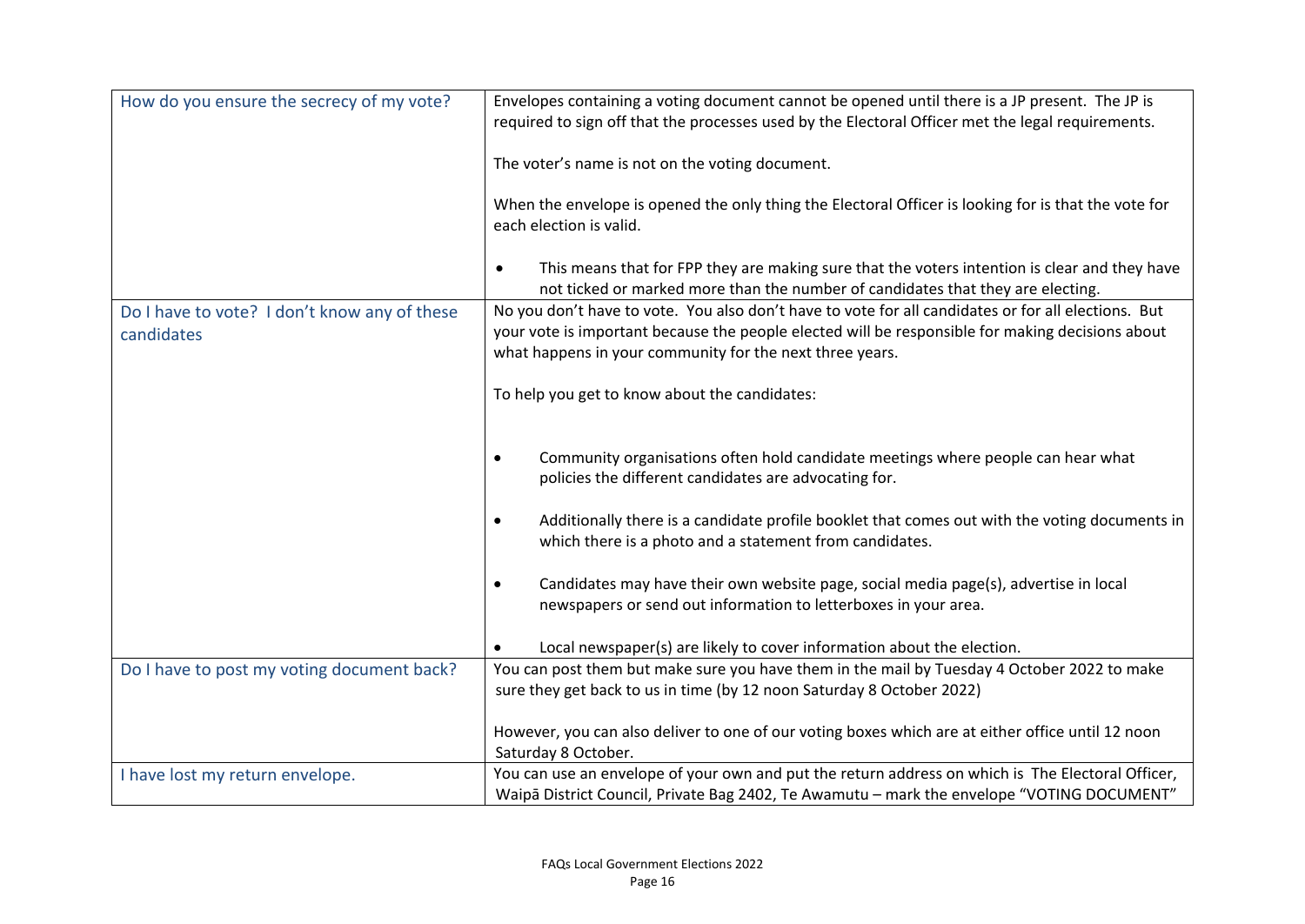<span id="page-20-7"></span><span id="page-20-6"></span><span id="page-20-5"></span><span id="page-20-4"></span><span id="page-20-3"></span><span id="page-20-2"></span><span id="page-20-1"></span><span id="page-20-0"></span>

| I am on the Unpublished Parliamentary roll                              | You will need to make a special vote, phone 0800 924 723 papers will be sent out.                    |
|-------------------------------------------------------------------------|------------------------------------------------------------------------------------------------------|
| and I want a special vote please.                                       |                                                                                                      |
| I didn't receive my voting paper, how do I<br>special vote?<br>obtain a | Are you on the parliamentary roll for the address you want to vote for?                              |
|                                                                         | If not enrolled or not enrolled correctly you will need to complete an enrolment form for this. You  |
|                                                                         | can pick one up at any New Zealand Post Shop, or you can enrol online at www.elections.org.nz or     |
|                                                                         | ring 0800 36 76 56 This form needs to be with the Registrar of Electors before COB Friday 7          |
|                                                                         | October 2022.                                                                                        |
|                                                                         | Ratepayers - not main residence                                                                      |
|                                                                         | If not enrolled you will need to complete a Ratepayer Enrolment Form this must be in the hands of    |
|                                                                         | the Electoral Officer by COB 7 October 2022.                                                         |
|                                                                         | In both instances you will need to have a special vote please phone 0800 924 723 to request a        |
|                                                                         | special vote as a Ratepayer Elector.                                                                 |
| I spoiled my voting documents / I have made a                           | If you can amend it so that your voting intention is clear then do so and initial the changes.       |
| mistake on my documents. What can I do?                                 |                                                                                                      |
|                                                                         | However we can issue you with another voting document if you would rather. Please phone 0800         |
|                                                                         | 924 723 to request a special vote or call into either of the Council offices.                        |
| Where can I have a special vote?                                        | Either of the Council offices. 101 Bank Street, Te Awamutu or 23 Wilson Street, Cambridge            |
| I am going away and will not be here when the                           | Please contact the Deputy Electoral Officer or Electoral Official on 0800 924 723.                   |
| voting documents are posted out.                                        |                                                                                                      |
| Do I have to vote for all the candidates for any                        | Under FPP you can vote for as many candidates as you want but not more than the instruction          |
| issue?                                                                  | states on the voting document. So if you are electing 4 councillors then you can vote for up to four |
| If I don't vote for all the candidates or all the                       | candidates.                                                                                          |
| issues on my voting document, will all my                               | You can decide not to vote for one or more of the different elections on your voting document.       |
| votes be informal (invalidated)?                                        | This does not however invalidate all your other votes.                                               |
| Why can't I vote for a certain candidate who is                         | You can only vote in the ward or constituency of a district/region in which you reside and are an    |
| standing for a different ward, community                                | elector of. You cannot vote for a candidate for the same district or region who is standing in       |
| board or other issue?                                                   | another ward or constituency because you are not an elector of that ward or constituency.            |
|                                                                         | Refer to Council website 'Find out your ward'                                                        |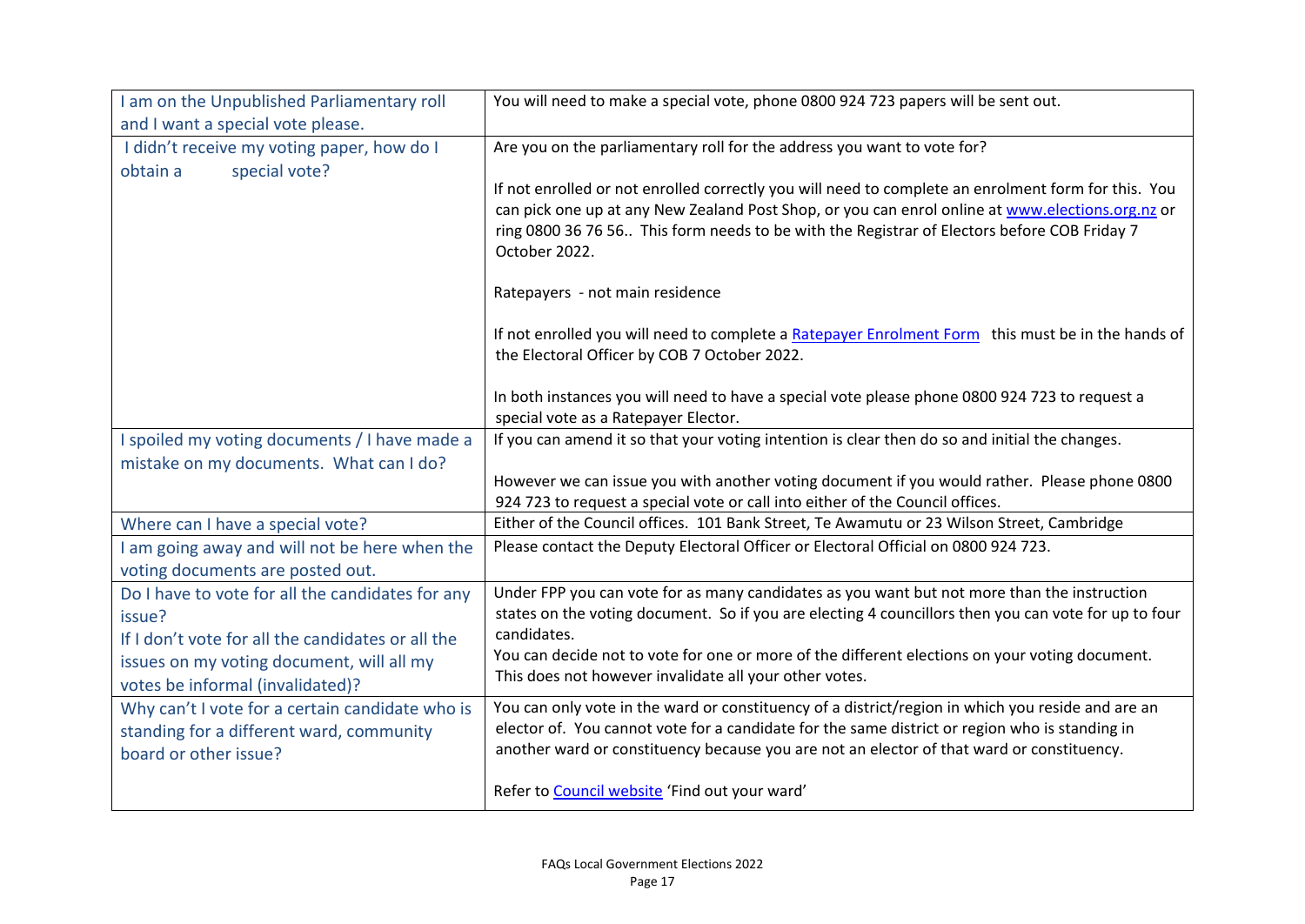<span id="page-21-9"></span><span id="page-21-8"></span><span id="page-21-7"></span><span id="page-21-6"></span><span id="page-21-5"></span><span id="page-21-4"></span><span id="page-21-3"></span><span id="page-21-2"></span><span id="page-21-1"></span><span id="page-21-0"></span>

| Why have some issues on my voting                                 | You are only entitled to vote for any issue once.                                                                                                                                          |
|-------------------------------------------------------------------|--------------------------------------------------------------------------------------------------------------------------------------------------------------------------------------------|
| documents been voided?                                            | Please contact the Deputy Electoral Officer or Electoral Official on 0800 924 723.                                                                                                         |
| My husband's paper and mine are different.                        | Waipā District Council is using random name order on the voting documents. This could explain                                                                                              |
| He has more/less things to vote for. His list of                  | why the list looks different.                                                                                                                                                              |
| candidates is different to mine?                                  |                                                                                                                                                                                            |
| I have received two voting documents                              | Please contact the Deputy Electoral Officer or Electoral Official on 0800 924 723.                                                                                                         |
| Do all the staff working on the election know<br>who I voted for? | No, your vote remains secret under the required roll scrutiny and counting procedures.                                                                                                     |
| Can I help someone fill out their voting<br>documents?            | Under the Local Electoral Act 2001, you cannot interfere or influence any person as to how they<br>can vote.                                                                               |
|                                                                   | If authorised by a voter who is physically impaired, visually impaired or for whom English is a<br>second language, a person can assist them to vote as directed by the voter.             |
| What happens to all the voting documents                          | They are delivered to the District Court and kept for 21 days so that the Court can access them                                                                                            |
| after the elections?                                              | should there be any application for recount or petition for inquiry.                                                                                                                       |
|                                                                   | After 21 days the court is responsible for destroying them.                                                                                                                                |
| Do I get a vote for the DHB?                                      | NO DHB election in 2022                                                                                                                                                                    |
| <b>FPP</b>                                                        | This is the First Past the Post voting system. The candidate or candidates that gets the most votes                                                                                        |
|                                                                   | wins.                                                                                                                                                                                      |
|                                                                   | You should mark those you want to vote for with a tick in the circle. Do not vote for more than the                                                                                        |
|                                                                   | number of candidates shown in the instructions.                                                                                                                                            |
| <b>Election Results</b>                                           |                                                                                                                                                                                            |
| When will we know the results of the election?                    | Progress and preliminary results will be announced as soon as possible after 12 noon on Saturday 8                                                                                         |
|                                                                   | October 2022 www.waipadc.govt.nz                                                                                                                                                           |
|                                                                   | The official results will be announced when the final count is complete and special votes have been<br>checked which will be between Thursday 13 October 2022 - Wednesday 19 October 2022. |